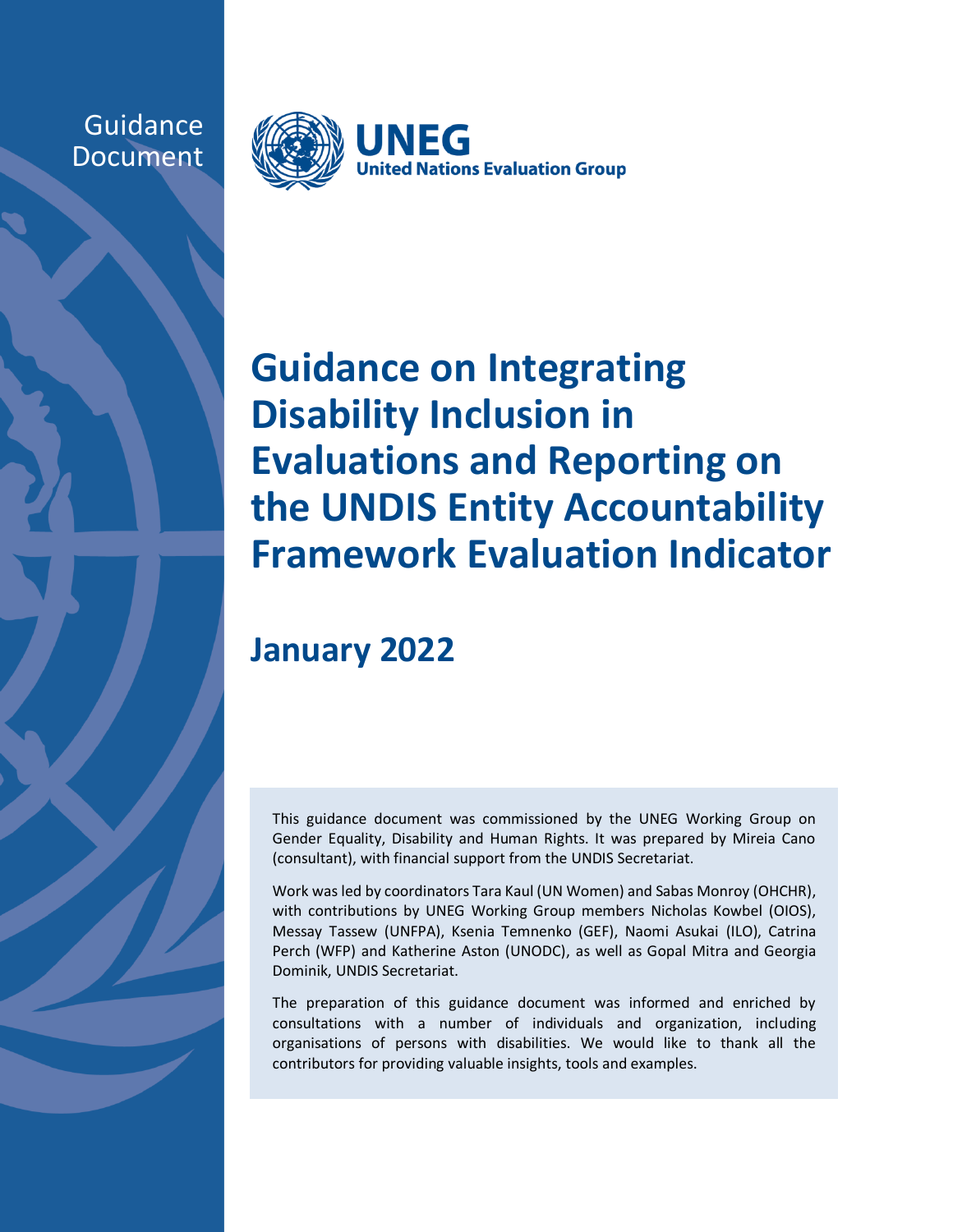# **Table of Contents**

|                                    | <b>Introduction</b>               |                                                                                                    | 4  |
|------------------------------------|-----------------------------------|----------------------------------------------------------------------------------------------------|----|
| 1.                                 |                                   | Why evaluation is critical to disability inclusion                                                 |    |
| 2.                                 | What is the evaluation indicator? | 7                                                                                                  |    |
| 3.                                 |                                   | How to approach, meet and exceed requirements                                                      | 7  |
|                                    | 3.1.                              | TORs of evaluation pay adequate attention to disability inclusion                                  | 8  |
|                                    | 3.2.                              | Evaluation teams have knowledge and/or experience of disability inclusion where relevant           | 10 |
|                                    | 3.3.                              | Evaluation questions cover different aspects of disability inclusion                               | 11 |
|                                    | 3.4.                              | Evaluation stakeholder mapping and data collection methods involve persons with disabilities and   |    |
| their representative organisations |                                   |                                                                                                    | 14 |
|                                    | 3.5.                              | Evaluation findings and analysis provide data and evidence on disability inclusion                 | 18 |
|                                    | 3.6.                              | Conclusions and/or recommendations of evaluation reflect their findings on disability inclusion 19 |    |
| 4.                                 |                                   | <b>UNDIS Annual Reporting Process</b>                                                              | 21 |

#### **Boxes**

| Box 4: Specific questions on Gender and Human Rights (disability inclusion) from OHCHR's model of evaluation TOR |  |
|------------------------------------------------------------------------------------------------------------------|--|
|                                                                                                                  |  |
|                                                                                                                  |  |
|                                                                                                                  |  |

#### **Tables**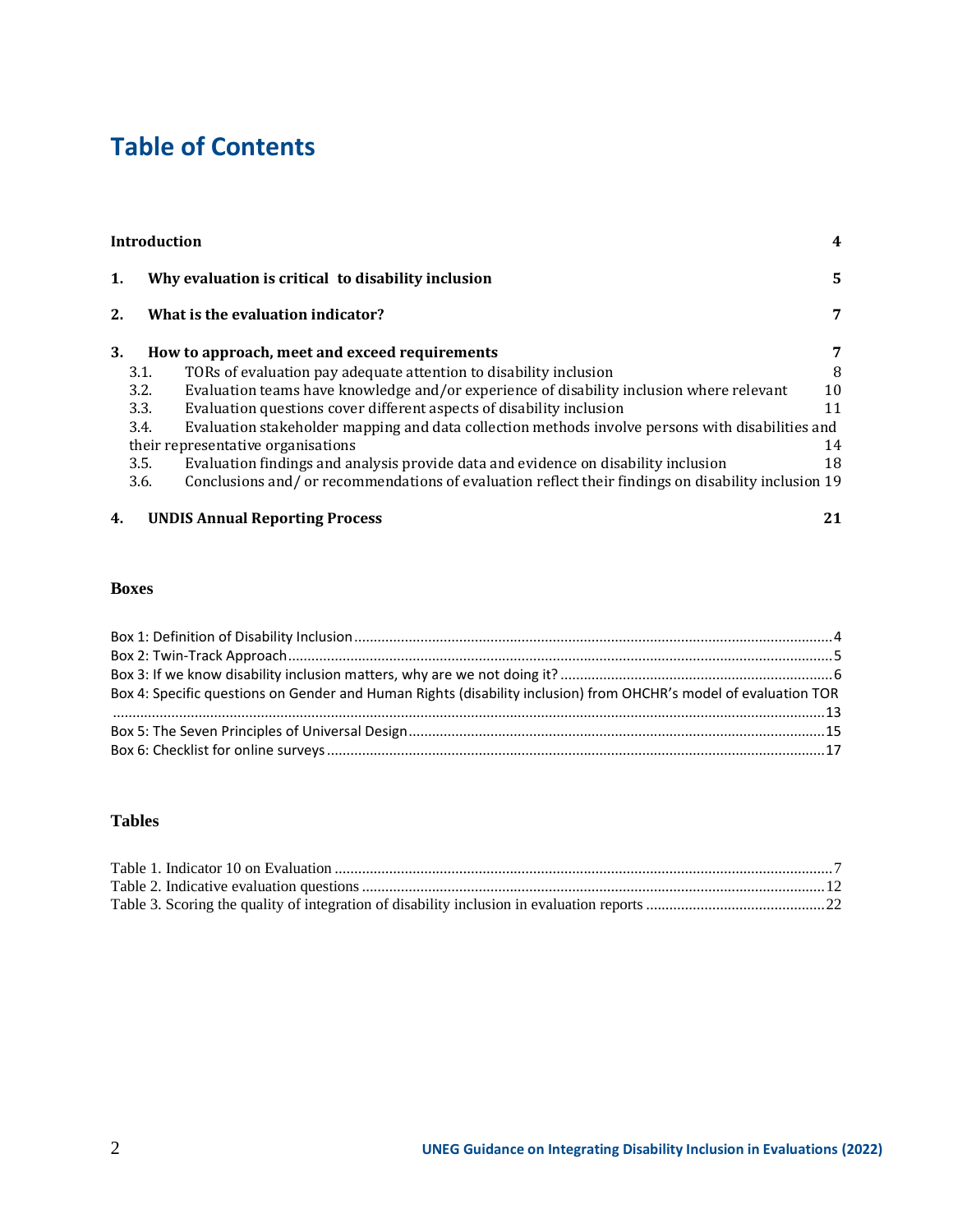# **Acronyms**

| <b>CRPD</b>     | Convention on the Rights of Persons with Disabilities                  |
|-----------------|------------------------------------------------------------------------|
| <b>DAC</b>      | <b>Development Assistance Committee</b>                                |
| <b>FGD</b>      | Focus Group Discussion                                                 |
| <b>HR</b>       | <b>Human Rights</b>                                                    |
| $_{\text{ILO}}$ | <b>International Labour Organisation</b>                               |
| <b>OECD</b>     | Organisation for Economic Cooperation and Development                  |
| <b>OHCHR</b>    | Office of the UN High Commissioner for Human Rights                    |
| <b>OPD</b>      | Organisation of Persons with Disabilities                              |
| <b>SDG</b>      | <b>Sustainable Development Goals</b>                                   |
| <b>TOR</b>      | Terms of Reference                                                     |
| <b>UN</b>       | <b>United Nations</b>                                                  |
| <b>UN Women</b> | United Nations Entity for Gender Equality and the Empowerment of Women |
| <b>UNDIS</b>    | United Nations Disability Inclusion Strategy                           |
| <b>UNDP</b>     | <b>United Nations Development Programme</b>                            |
| <b>UNEG</b>     | <b>United Nations Evaluation Group</b>                                 |
| <b>UNFPA</b>    | <b>United Nations Population Fund</b>                                  |
| <b>UNICEF</b>   | <b>United Nations Children's Fund</b>                                  |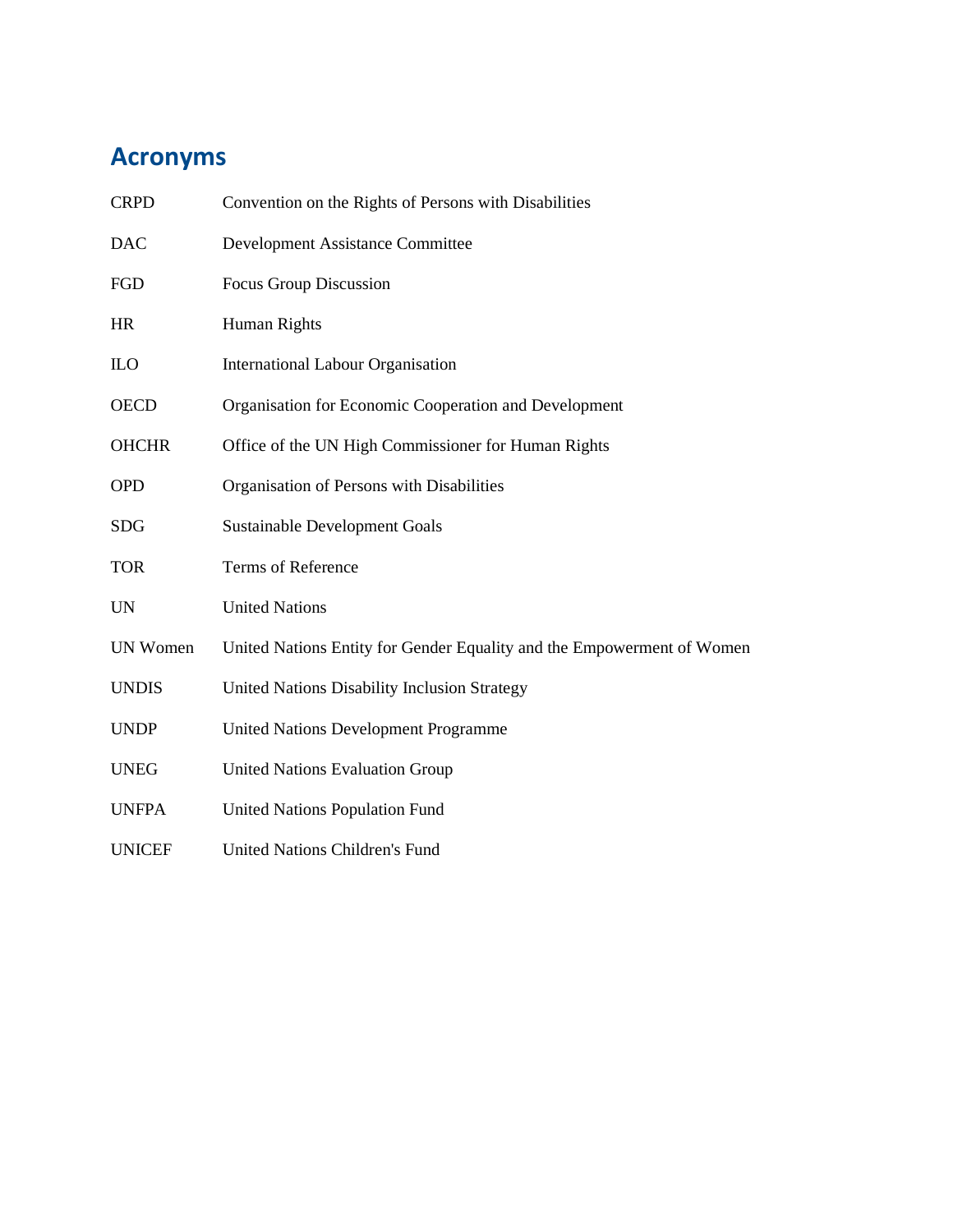## <span id="page-3-0"></span>**Introduction**

1. **Fifteen percent of the world's population is estimated to be living with a disability<sup>1</sup>. Each** person living with a disability has faced different barriers to their participation and inclusion in the development humanitarian and recovery continuum. Such barriers may be based on identity (age, gender, ethnicity, location and race), attitudes, or physical and communication limitations. These different factors can intersect with and amplify how members of a society relate to persons with disabilities, resulting in greater marginalization and discrimination.

2. Launched by the UN Secretary- General in June 2019, the **United Nations Disability Inclusion Strategy (UNDIS)**<sup>2</sup> provides the foundation for sustainable and transformative progress on disability inclusion through all pillars of the United Nations' work (see Box 1 and related terminology in UNDIS)<sup>3</sup>. The Strategy requires the development and implementation of a consistent and systematic approach to disability inclusion in all areas of operations and programming, internally and externally (UNDIS).

3. The Strategy consists of a system-wide policy and two accountability frameworks - one an entity accountability framework with 15 performance indicators<sup>4</sup> and the other a UN country team accountability scorecard. Both are aligned and focus on four core areas:

<span id="page-3-1"></span>**Box 1: Definition of Disability Inclusion**

The meaningful participation of persons with disabilities in all their diversity, the promotion and mainstreaming of their rights into the work of the Organization, the development of disability-specific programmes and the consideration of disability-related perspectives, in compliance with the Convention on the Rights of Persons with Disabilities (CRPD).

- a. Leadership, strategic planning and management;
- b. Inclusiveness;
- c. Programming; and
- d. Organizational culture.

4. Evaluation is one of four indicators under programming. While the guidance provided in this document is specific to the entity accountability framework, the concepts also apply to the UN country team accountability framework.

5. In 2014, the United Nations Evaluation Group (UNEG) published Guidance on Integrating Human Rights and Gender Equality in Evaluation<sup>5</sup>. It was prepared by the UNEG Gender Equality, Disability and Human Rights Working Group which commissioned the development of this guidance on integrating

<sup>&</sup>lt;sup>1</sup><https://www.who.int/teams/noncommunicable-diseases/sensory-functions-disability-and-rehabilitation/world-report-on-disability>

<sup>2</sup> [https://www.un.org/en/content/disabilitystrategy/assets/documentation/UN\\_Disability\\_Inclusion\\_Strategy\\_english.pdf](https://www.un.org/en/content/disabilitystrategy/assets/documentation/UN_Disability_Inclusion_Strategy_english.pdf)

<sup>3</sup> Ibid, UNDIS Annex 1.

<sup>4</sup>[https://www.un.org/en/content/disabilitystrategy/assets/documentation/UN\\_Disability\\_Inclusion\\_Strategy\\_Entity\\_Technical\\_Not](https://www.un.org/en/content/disabilitystrategy/assets/documentation/UN_Disability_Inclusion_Strategy_Entity_Technical_Notes.pdf) [es.pdf](https://www.un.org/en/content/disabilitystrategy/assets/documentation/UN_Disability_Inclusion_Strategy_Entity_Technical_Notes.pdf)

<sup>5</sup> <http://www.uneval.org/document/detail/1616>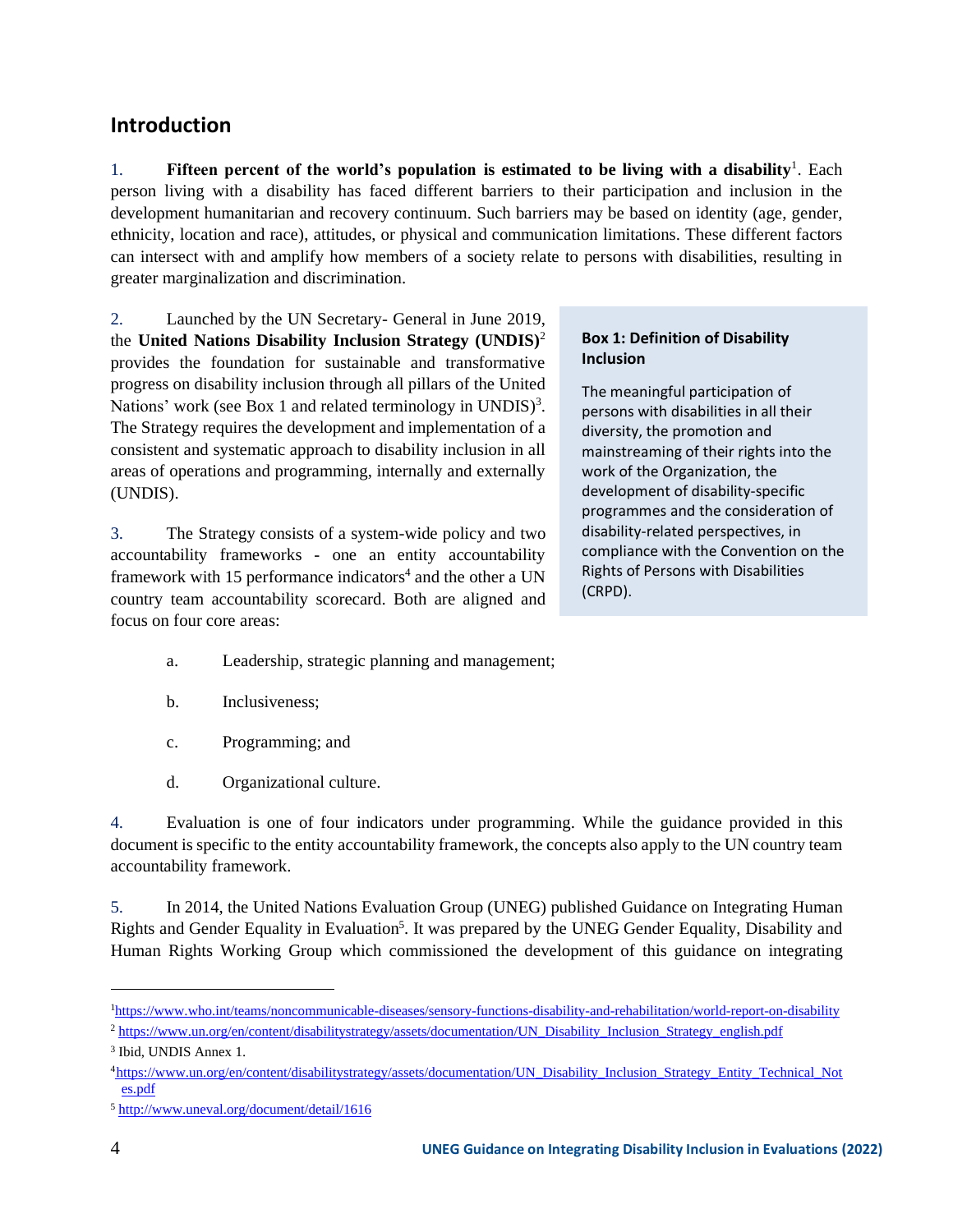disability inclusion in evaluations. Disability needs to be integrated when considering human rights and gender equality (HR & GE) in evaluations, and vice-versa. This is a step towards addressing multiple and intersecting vulnerabilities<sup>6</sup> to contribute to better evaluations and improved results.

6. This Guidance is intended for use by evaluation managers and evaluators. It builds on an analysis of resources and good practices available at the time of writing. A review of the first self-reporting survey of the UNDIS in 2020 for indicator 10 established the baseline, and determines goals that are both realistic and aspirational<sup>7</sup>.

# <span id="page-4-0"></span>**1. Why evaluation is critical to disability inclusion**

7. Evaluation is an important tool to capture the extent of disability inclusion across the work of the UN. Strengthening disability inclusion in evaluations, for both mainstreamed and targeted interventions (see Box 2), will help the UN system to promote institutional accountability and learning, thereby contributing to the implementation of the United Nations Convention on the Rights of Persons with Disabilities (CRPD) and the achievement of the Sustainable Development Goals (SDGs), including the core commitment to leave no one behind.

8. The ´Nothing About Us Without Us´ motto of the disability movement requires meaningful consultations with persons with disabilities and organisations of persons with disabilities  $(OPDs)^8$ , resulting in better evaluations, and improved programmes and processes. Without it, they remain invisible.

#### <span id="page-4-1"></span>**Box 2: Twin-Track Approach**

The UN's twin-track approach to mainstreaming disability, recognizes the need for a) integrating disability-sensitive measures into the design, implementation, monitoring and evaluation of all policies and programmes and b) providing disability-specific initiatives to support the empowerment of persons with disabilities. The balance between mainstreaming strategies and targeted support should be tailored to address the needs of specific communities, but the overall goal should always be to integrate and include persons with disabilities in all aspects of society and development (UNDIS).

<sup>6</sup> [http://web.undp.org/evaluation/documents/reflections/Marginalized\\_Groups.pdf](http://web.undp.org/evaluation/documents/reflections/Marginalized_Groups.pdf)

<sup>7</sup> [https://www.un.org/sites/un2.un.org/files/undis\\_sg\\_report\\_2020\\_english.pdf.](https://www.un.org/sites/un2.un.org/files/undis_sg_report_2020_english.pdf) *67% of* reporting *agencies report that the target is missed, 31% that they are approaching, 2% that they are meeting the target, and none that they are exceeding the target* (p.18)

<sup>&</sup>lt;sup>8</sup> [https://www.un.org/sites/un2.un.org/files/un\\_disability-inclusive\\_consultation\\_guidelines.pdf](https://www.un.org/sites/un2.un.org/files/un_disability-inclusive_consultation_guidelines.pdf)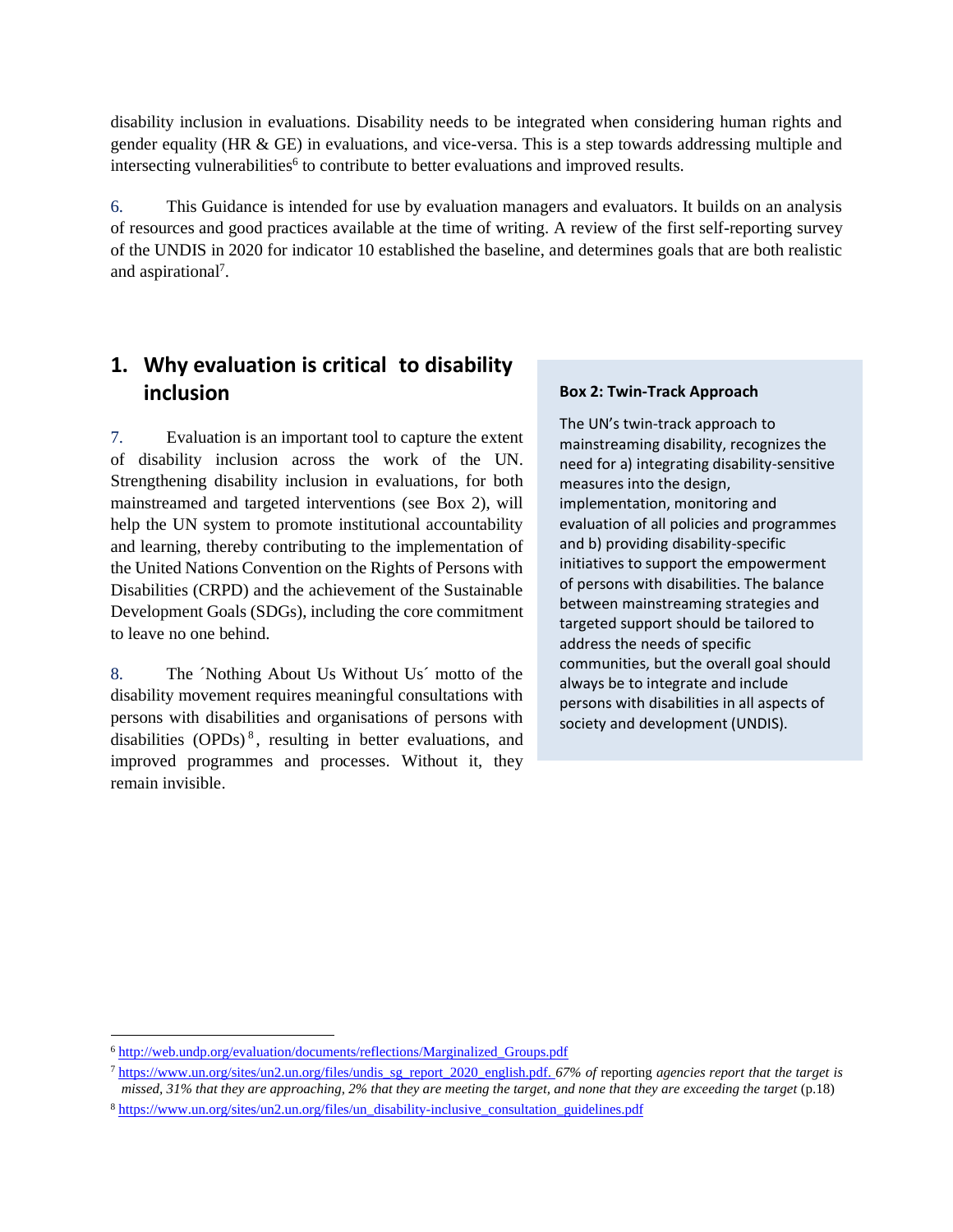9. Common arguments for not integrating disability inclusion in evaluations and suggested ways forward are presented in Box 3.

#### <span id="page-5-0"></span>**Box 3: If we know disability inclusion matters, why are we not doing it?**

**Reason 1:** Disability inclusion is to be integrated in evaluations of disability targeted projects only.

Way forward: UNDIS requires disability inclusion be integrated in both mainstreamed and targeted initiatives (twin-track approach). A disability perspective should be incorporated in the evaluation of both types of initiatives. If an initiative did not consider disability inclusion in its design, the evaluation can focus on recommendations for the future integration of disability inclusion in upcoming phases or similar activities.

**Reason 2:** To integrate disability inclusion in evaluations, you need a disability expert.

Way forward: While a disability expert will enrich the evaluative exercise, demonstrable sensitivity and reference to available tools and guidance, as well as consultation with the UNDIS focal point in each agency, is a useful place to start building experience.

**Reason 3:** There are no OPDs in Country X.

Way forward: More and more countries have OPDs who can provide a good overview of the situation, as well as data, contacts, methodologies, services etc. Only in certain limited/ specific situations OPDs may not be available e.g. in a newly established refugee camp, or they may only represent particular sub-populations. In such cases, persons with disabilities outside of the OPDs who bring particular perspectives should be consulted.

**Reason 4:** Consultations with most vulnerable and hard-to-reach populations, including persons with disabilities, are too costly and/or time-consuming.

Way forward: Consulting with persons with disabilities and their representative organizations is a must. The presumed high cost and time investment - which is often not the case- is not a justification for not engaging with persons with disabilities. Providing accessible venues or sign language interpretation for meetings is a matter of good planning which with OPDs can assist. Good planning would allow for Focus Group Discussions to last longer if needed.

**Reason 5:** Donors are not asking for it.

Way forward: More donors are explicitly asking for disability inclusion, and the UN Secretary General asks for this in the UNDIS as well as in the Cooperation Framework guidelines as part of the commitment to leaving no one behind. It is still considered a quality criterion and an obligation to the State Parties to the CRPD.

**Reason 6:** Disaggregated data on persons with disabilities is often scarce and not reliable.

Way forward: Whilst true to some extent, OPDs can provide accurate estimations. If big data sets are not available, smaller data sets provide good enough quantitative data, whilst focus group discussions provide good qualitative data. In the total absence of data, evaluations can highlight areas where the collection and analysis of disability data be improved to feed into the new cycle of designing and programming.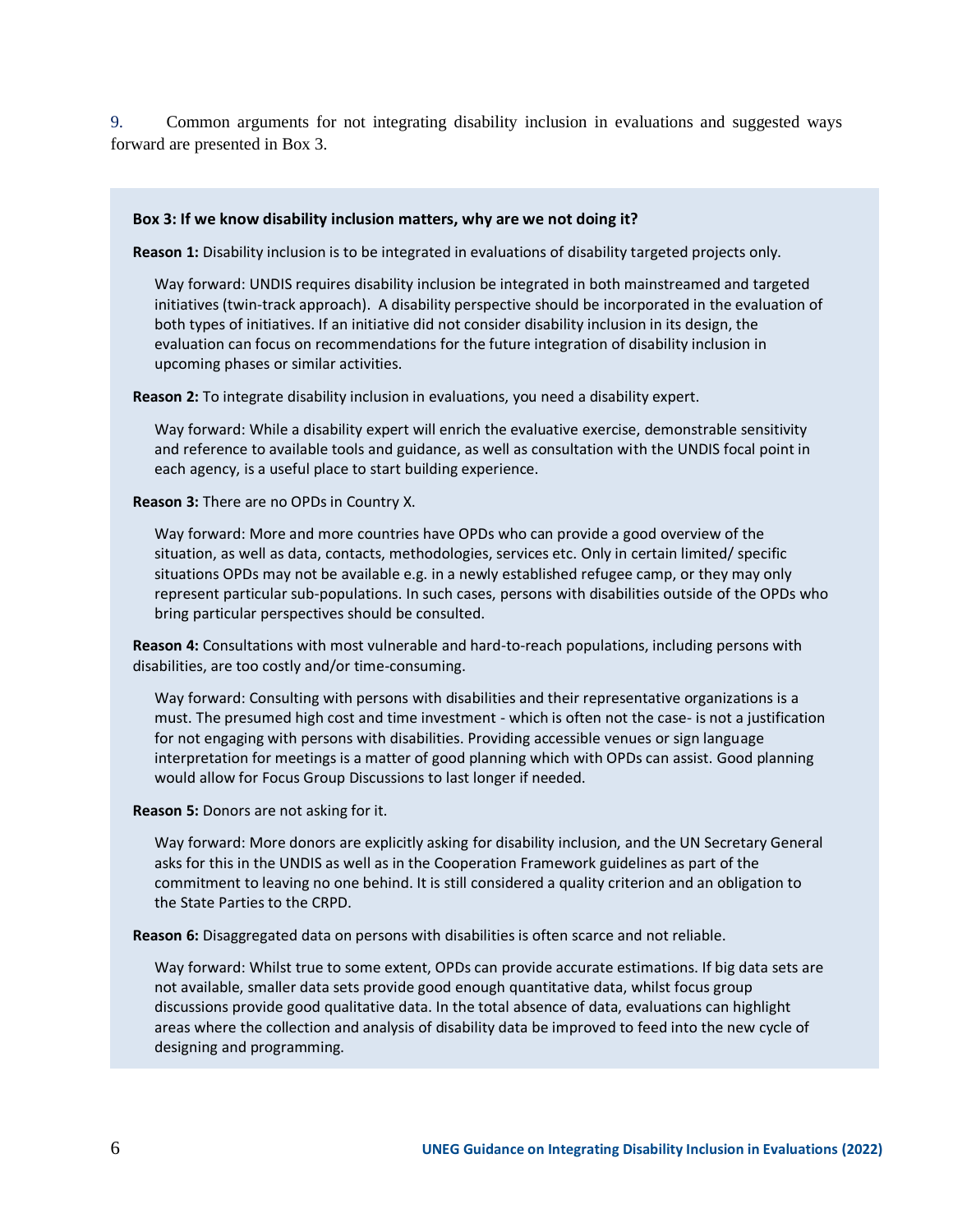# <span id="page-6-0"></span>**2. What is the evaluation indicator?**

10. The UNDIS Entity Accountability Framework evaluation indicator assesses the extent to which an entity considers disability inclusion in all phases of the evaluation process and in every type of evaluation. It can be mainstreamed through all evaluations and/or addressed through disability-specific evaluations. Both are equally important. The indicator has a scaled rating system with requirements being approached, met or exceeded (see Table 1). If an entity does not undertake evaluations, it should rate this indicator 'not applicable.' UN entities are required to report annually based on the assessment of their evaluation guidance and reports.

<span id="page-6-2"></span>

| <b>APPROACHES</b><br><b>REQUIREMENTS</b>                                                    | <b>EXCEEDS</b><br><b>MEETS</b><br><b>REQUIREMENTS</b><br><b>REQUIREMENTS</b>                                                                                                                                                                                                                 |                                                                                                                                                                                                                                                                                                                                                                                                                                                                     |
|---------------------------------------------------------------------------------------------|----------------------------------------------------------------------------------------------------------------------------------------------------------------------------------------------------------------------------------------------------------------------------------------------|---------------------------------------------------------------------------------------------------------------------------------------------------------------------------------------------------------------------------------------------------------------------------------------------------------------------------------------------------------------------------------------------------------------------------------------------------------------------|
| 10.a.i. Evaluation guidelines contain<br>guidance on how to address<br>disability inclusion | 10.b.i. Evaluation guidelines contain<br>guidance on how to address<br>disability inclusion<br>and<br>10.b.ii. Disability inclusion is<br>mainstreamed effectively<br>throughout the evaluation process<br>and reflected in the terms of<br>reference, inception and evaluation<br>report(s) | 10.c.i. Evaluation guidelines contain<br>guidance on how to address<br>disability inclusion<br>and<br>10.c.ii. Disability inclusion is<br>mainstreamed effectively<br>throughout evaluation process and<br>reflected in the terms of reference,<br>inception and evaluation report(s)<br>and<br>10.c.iii. Meta-analysis of evaluation<br>findings, conclusions and<br>recommendations relating to<br>disability inclusion is performed at<br>least every five years |

#### **Table 1. Indicator 10 on Evaluation**

# <span id="page-6-1"></span>**3. How to approach, meet and exceed requirements**

11. To **approach the requirements** of the UNDIS Entity Accountability Framework, an entity's evaluation guidelines must contain guidance on how to address disability inclusion through the following six elements:

- a. The ToRs of evaluations pay adequate attention to disability inclusion.
- b. Evaluation teams must have knowledge and/or experience of disability inclusion, where relevant.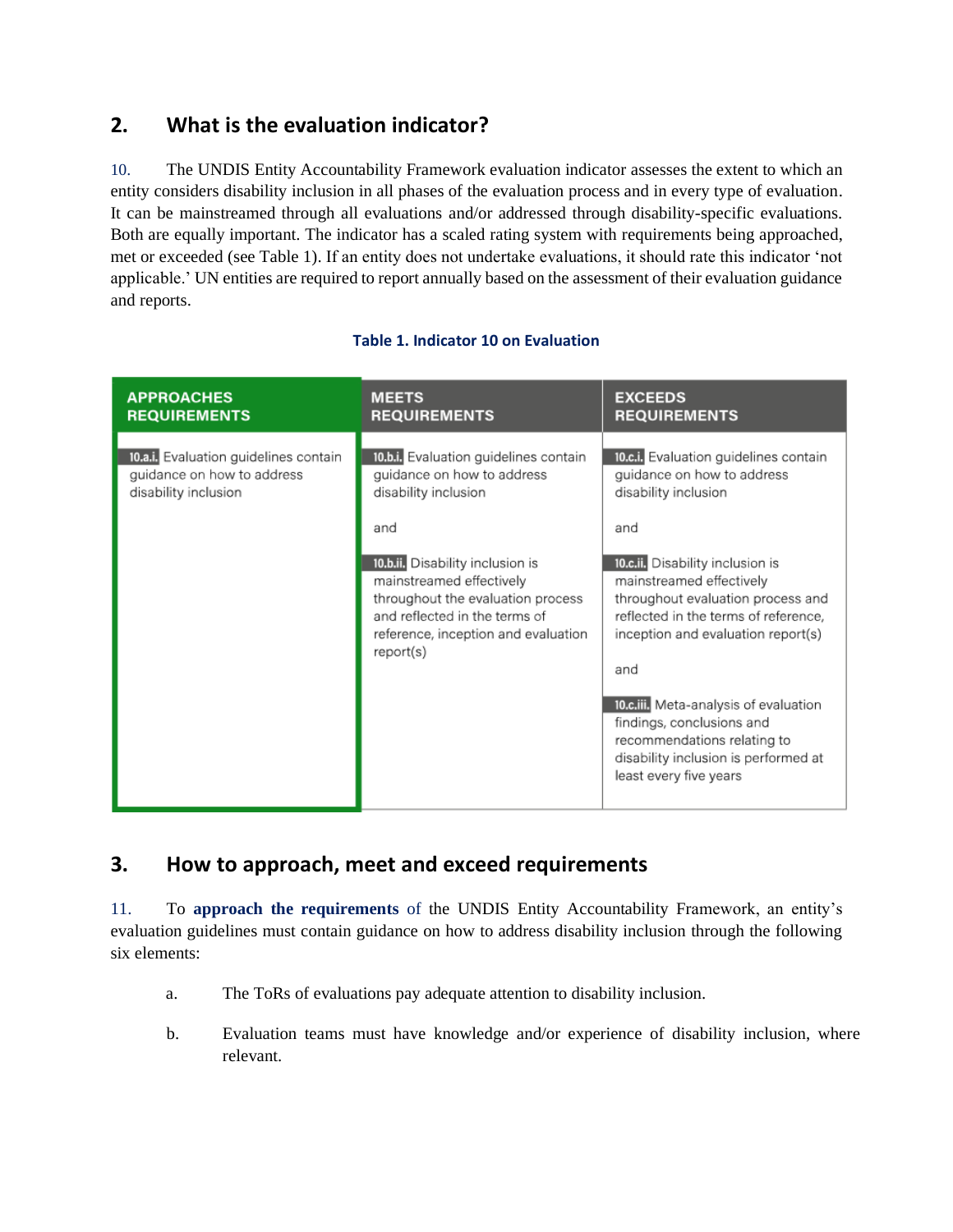- c. Evaluation questions should cover different aspects of disability inclusion.
- d. Stakeholder mapping and data collection methods should involve persons with disabilities and OPDs.
- e. Evaluation findings and analysis should provide data and evidence on disability inclusion.
- f. The conclusions and/or recommendations must reflect their findings on disability inclusion.

12. To **meet requirements**, in addition to fulfilling the above, entities must comply with the disability inclusion components of these guidelines when drafting the evaluation's TORs, implement them, and produce evaluation reports (see Section 4 below).

### <span id="page-7-0"></span>*3.1. TORs of evaluation pay adequate attention to disability inclusion*

#### **Explanation from UNDIS Technical Notes**

13. Disability inclusion should be considered in the TOR of evaluations, including for those that do not have a specific focus on disability inclusion. The evaluation office or commissioner should conduct scoping exercises to assess how each evaluation can best cover disability inclusion.

#### **UNEG Guidance**

14. As evaluations are asked to cover increasingly cross-cutting topics (gender, youth, human rights, climate risk, etc.), it is important not to lose sight of the aggregate. Addressing persons with disability in evaluation TORs is fundamentally about leaving no one behind, and reaching those furthest behind first. Evaluation TORs, especially for programmes and entities that do not specifically address persons with disabilities, should always take an intersectional<sup>9</sup> approach to assessing disability inclusion.

#### **Key considerations**

- Background information should include a brief description of how the policy, strategy, project/initiative took cross-cutting issues into account in its design and implementation, including disability inclusion.
- An assessment of disability inclusion in the evaluation should be included in the purpose and objectives.
- Under the scope, specify that the evaluation will integrate cross-cutting issues, including disability inclusion, throughout the methodology and all deliverables, including the final report.

<sup>9</sup> <https://www.unwomen.org/sites/default/files/2022-01/Intersectionality-resource-guide-and-toolkit-en.pdf>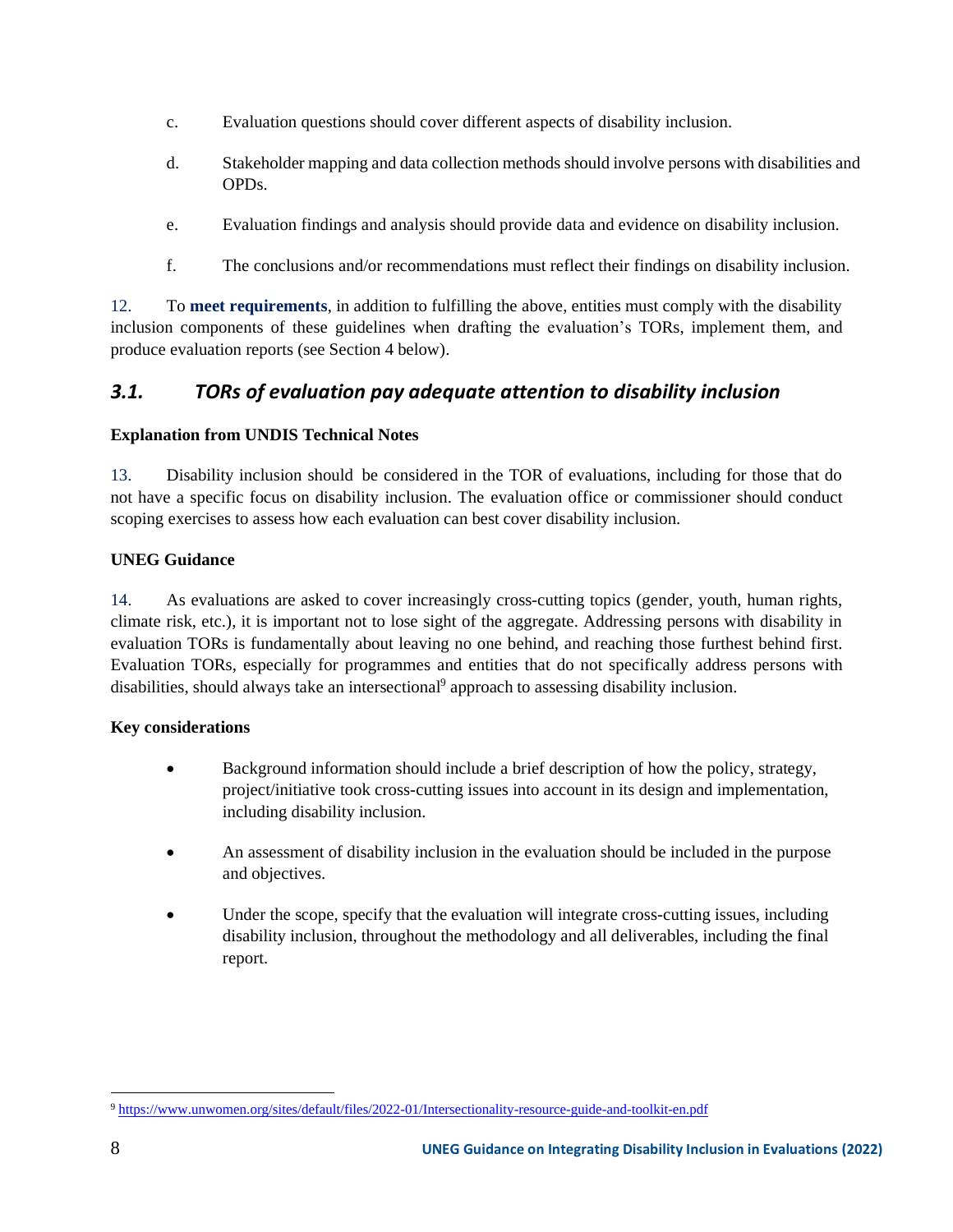- Include disability inclusion as relevant under the existing OECD-DAC criteria<sup>10</sup>, so that it is looked alongside critical cross-cutting issues to meet the central imperative of leaving on one behind.
- Disability inclusion should be included in the evaluation questions, either as a stand-alone question or incorporated into broader evaluation questions.
- The methodology should specify that the data collection, analysis and presentation be responsive to diversity and non-discrimination, including disability inclusion issues. The evaluation therefore should be designed so that it factors in for reasonable accommodations: e.g., longer time for focus group discussions/ key informant interviews (FGDs/KII), additional support to sign participation, accessibility considerations.

#### **Resources and examples of current practices**

- The UNFPA Guidance on Disability Inclusive Evaluation<sup>11</sup> includes a TOR template and a quick and easy reference for mainstreaming disability inclusion in evaluations.
- The ILO Evaluation Office has revised its checklist on writing the evaluation TORs (March  $2021$ )<sup>12</sup> to better cover gender equality and disability inclusion issues.
- OHCHR's TOR for evaluations model states: *"the purpose of the evaluation is to assess the project and produce recommendations in terms of these evaluation criteria… Gender and human rights integration– the degree to which a gender and human rights perspective has been integrated in the programme, and the degree to which the results obtained have contributed to gender and human rights principles of non-discrimination and equality, with emphasis on women rights and disability inclusion.*" Under the objectives it has: *"to identify areas of strength and areas of weakness in the planning and achievement of results – including in the area of gender and human rights integration".*
- The methodology section of Sightsaver's TOR's for the evaluation of an inclusive education project supporting children with disabilities requires: *'the consultant/team will ensure that the evaluation is carried out in a manner that fully engages all stakeholders and partners in ways that maximize their ability to contribute meaningfully. Including the perspective and participation of children with disabilities in the evaluation is a must'.*
- The UN Women Evaluation Handbook<sup>13</sup> has a chapter on 'Developing an evaluation TOR' (pg. 47). While it focuses on gender equality, the guidance can be adapted to disability inclusion.

<sup>10</sup> <https://www.oecd.org/dac/evaluation/daccriteriaforevaluatingdevelopmentassistance.htm>

<sup>&</sup>lt;sup>11</sup> [https://www.unfpa.org/sites/default/files/admin-resource/2020\\_Guidance\\_on\\_Disability-Inclusive\\_Evaluation\\_FINAL.pdf](https://www.unfpa.org/sites/default/files/admin-resource/2020_Guidance_on_Disability-Inclusive_Evaluation_FINAL.pdf)

<sup>12</sup> [https://www.ilo.org/wcmsp5/groups/public/---ed\\_mas/---eval/documents/publication/wcms\\_746814.pdf](https://www.ilo.org/wcmsp5/groups/public/---ed_mas/---eval/documents/publication/wcms_746814.pdf)

<sup>13</sup> [https://www.unwomen.org/en/digital-library/publications/2015/4/un-women-evaluation-handbook-how-to-manage-gender](https://www.unwomen.org/en/digital-library/publications/2015/4/un-women-evaluation-handbook-how-to-manage-gender-responsive-evaluation)[responsive-evaluation](https://www.unwomen.org/en/digital-library/publications/2015/4/un-women-evaluation-handbook-how-to-manage-gender-responsive-evaluation)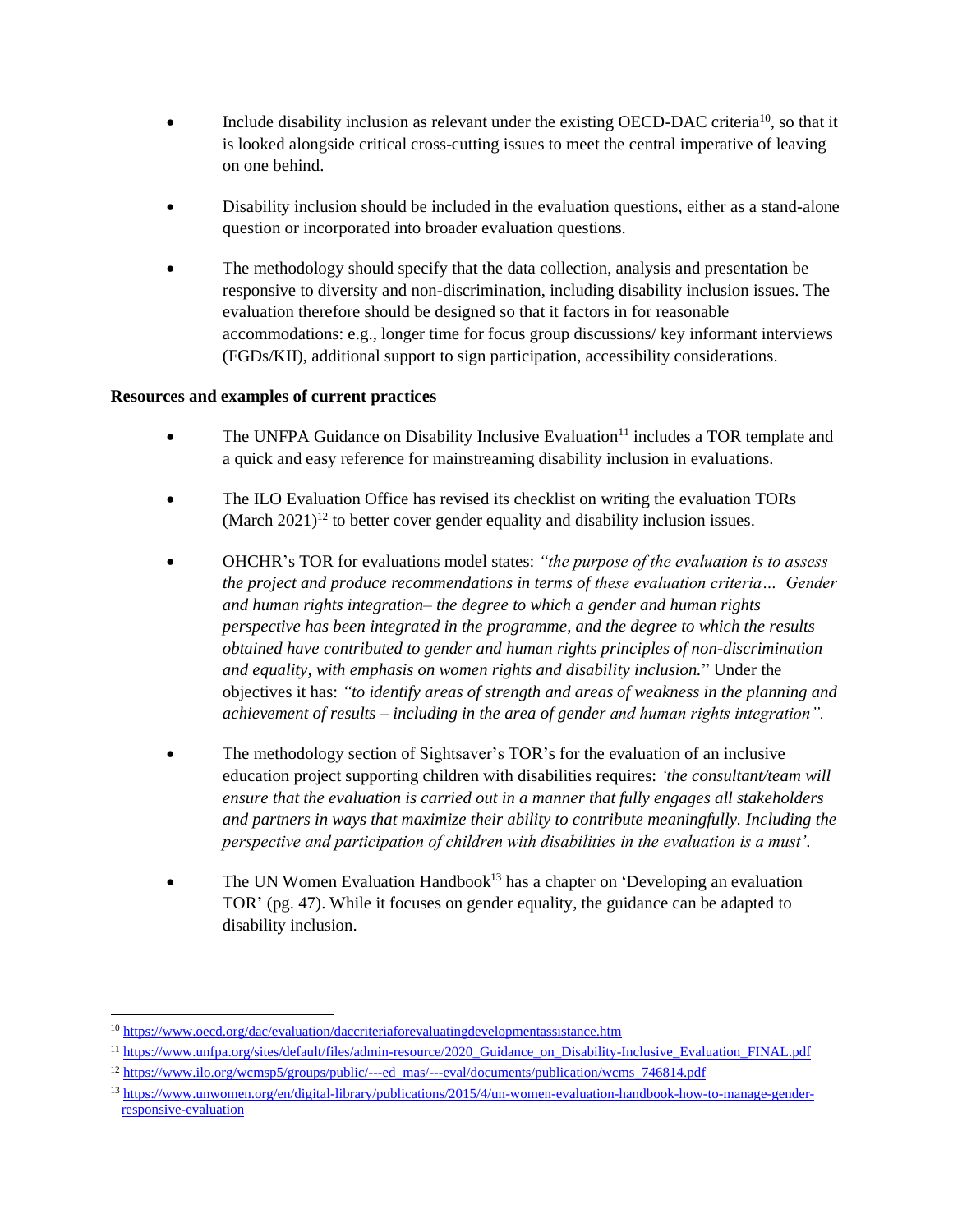- The Early Lessons and Evaluability of the UN COVID-19 Response and Recovery MPTF<sup>14</sup> included under its specific objectives to '*assess the relevance of the Fund from early experience including gender equality, human rights, disability inclusion, and leave no one behind (LNOB) principles'*.
- The overall articulation of scope/objectives of the Evaluation of the Joint Programme 'Enhancing Resilience and Acceleration of the SDGs in the Eastern Caribbean' commissioned by WFP, ILO, UNDP, UNICEF and UN Women states: *"The evaluation will assess to what extent: (I) Joint programme design, implementation, and monitoring have been inclusive of persons with disabilities (accessibility, non-discrimination, participation of organizations of persons with disabilities, data disaggregation); (ii) Joint programme effectively contributed to the socio-economic inclusion of persons with disabilities by providing income security, coverage of health care, and disability-related costs across the life cycle".*

# <span id="page-9-0"></span>*3.2. Evaluation teams have knowledge and/or experience of disability inclusion where relevant*

#### **Explanation from UNDIS Technical Notes**

15. Consider having at least one evaluation team member or reference group member who has knowledge and/or experience of disability inclusion (UNDIS Focal Point or Disability Expert in each agency)<sup>15</sup>. Such knowledge will assist the evaluation team frame appropriate questions on disability inclusion and prepare sound analysis and findings.

#### **UNEG Guidance**

16. UNEG recommends that, for programmes with or without targeted interventions on disability inclusion, the evaluation team should collectively demonstrate knowledge and experience on disability inclusion. It is also advisable to include in the evaluation reference group at least one umbrella organization or association representing diverse groups of persons with disabilities (OPD). For programmes with a specific focus on disability inclusion, at least one evaluation team member and one or more reference group member(s) should have experience and expertise in disability inclusion.

#### **Key considerations**

- Create a **database/mailing list** of evaluators with knowledge and experience of disability inclusion to share internally, as well as other agencies and entities.
- In the **profiles** for the selection and recruitment of evaluation team members in the evaluation TORs, require knowledge and experience of integrating human rights, gender equality and disability inclusion in evaluations. Identify those with knowledge of

<sup>14</sup> <https://www.sddirect.org.uk/media/2268/english-situation-report-opds-covid-19-report-final.pdf>

<sup>&</sup>lt;sup>15</sup> More than 70 entities have UNDIS focal points. As indicated, evaluation teams should contact their UNDIS focal point in their entities. The list is continuously updated so it is not useful to share a list here. However, if evaluation teams are not sure about who their entity focal point is they can emai[l disabilitystrategy@un.org](mailto:disabilitystrategy@un.org) for latest details and contacts.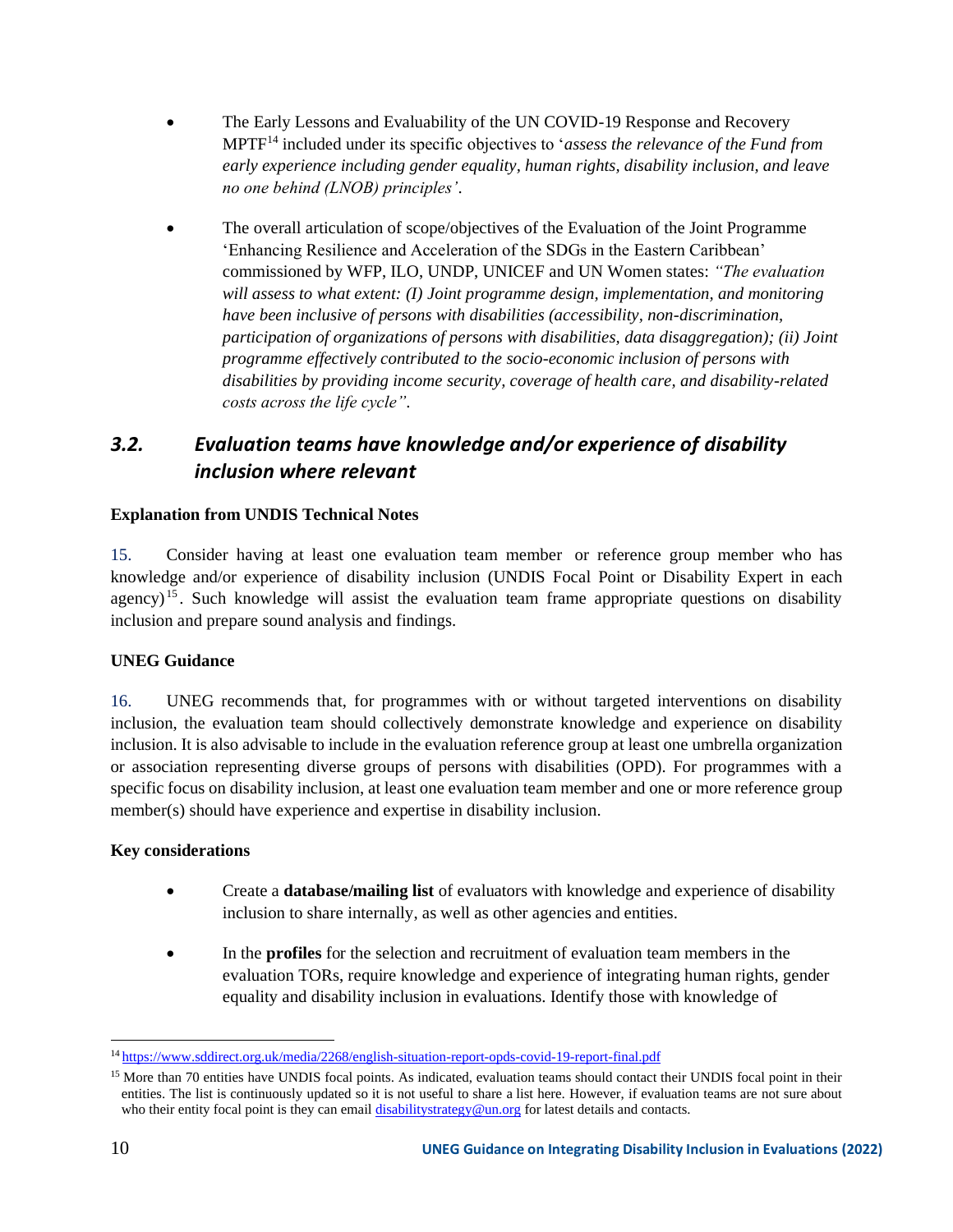participatory methodologies and experience facilitating groups that include people of various social status or vulnerabilities.

- When **screening** and/or interviewing candidates for an evaluation consultancy, look for experience in evaluations related to vulnerable groups; disability-mainstreamed and targeted interventions; training courses on gender and human rights mainstreaming in evaluation; knowledge of UNEG guidance in these areas, etc.
- Invite the **UNDIS focal point** or disability expert in each agency to participate in the reference group, or at least consult them when the evaluation TORs are being prepared.

#### **Resources and examples of current practices:**

- Specific to disability inclusion, the TOR for the Joint End of Term Evaluation of the *Economic empowerment of youth with disabilities in Uganda* and *Livelihoods for youth with disabilities in Uganda*, by Sightsavers, requires the evaluation team to have:
	- o Considerable expertise in social and economic programming and working with people with disabilities/marginalized people in a lower middle-income country (LMIC) context, preferably in East Africa.
	- o Knowledge and understanding of gender equality and women's rights.
	- o Experience of working with people with disabilities, preferably youth. Sensitivity and awareness when working with youth with disabilities.
	- o Clear evidence of ethical ways of working and strong ethical approach to data collection, analysis and use.
- The International Disability Alliance worked with Eviance Canada on the evaluation of their former Disability Catalyst Programme, funded by the United Kingdom Department for International Development  $(DFID)^{16}$ , and included a person from an OPD as an evaluator.
- The Disability Inclusion Helpdesk<sup>17</sup> provides research and advice to the Foreign, Commonwealth and Development Office and other UK government departments on disability inclusion in policy and programming, including evaluations.

## <span id="page-10-0"></span>*3.3. Evaluation questions cover different aspects of disability inclusion*

#### **Explanation from UNDIS Technical Notes**

17. Evaluation questions, mainstreamed across the different evaluation criteria or under a specific criterion, can throw light on both the extent and the quality of disability inclusion.

<sup>16</sup>

https://www.internationaldisabilityalliance.org/sites/default/files/2020.07.24 ida\_disability\_catalyst\_programme\_final\_evaluati on report final.pdf

<sup>17</sup> https://www.sddirect.org.uk/our-work/disability-inclusion-helpdesk/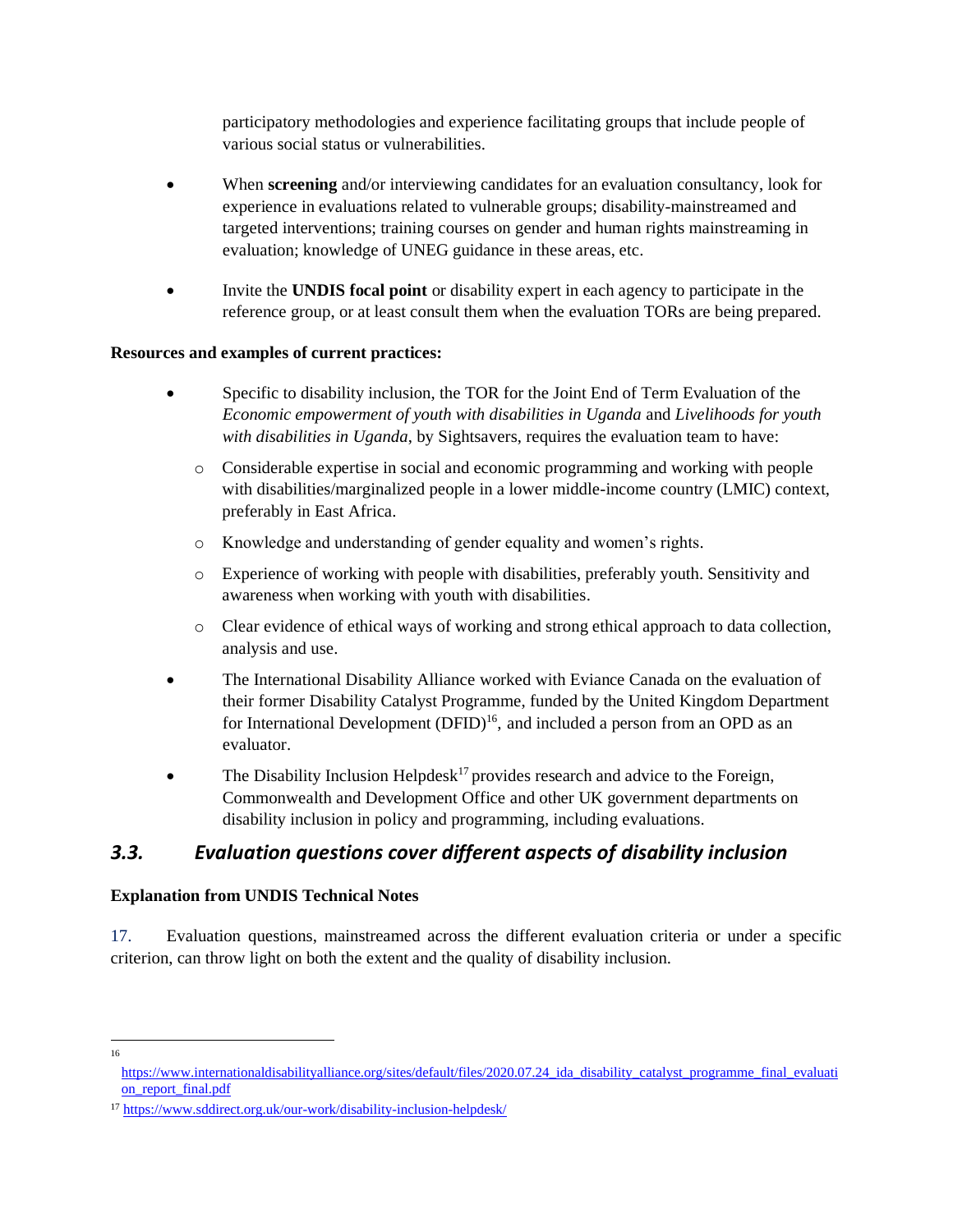#### **UNEG Guidance**

18. Table 2 outlines a set of indicative evaluation questions from different resources integrating considerations for persons with disabilities grouped according to the OECD-DAC evaluation criteria. For mainstreaming interventions, instead of adding new questions, disability inclusion can be added to existing questions (see **in blue** in the questions below). The questions can be adapted to the evaluation exercise; made more context specific; and include an extra criterion, i.e., on gender and human rights (disability inclusion)/ equity and inclusion, as needed.

<span id="page-11-0"></span>

| Table 2. Indicative evaluation questions |                                                                                                                                                                                                                                                                                                                                                                                                                                 |  |
|------------------------------------------|---------------------------------------------------------------------------------------------------------------------------------------------------------------------------------------------------------------------------------------------------------------------------------------------------------------------------------------------------------------------------------------------------------------------------------|--|
| <b>Relevance</b>                         | To what extent has the agency/programme ensured that the various<br>needs of marginalized and excluded populations, including women<br>and girls, adolescents and youth, persons with disabilities and<br>indigenous communities, been taken into account in both the<br>planning and implementation of the agency-supported interventions?                                                                                     |  |
|                                          | Were interventions accessible to persons with disabilities?                                                                                                                                                                                                                                                                                                                                                                     |  |
|                                          | How does the programme align with other plans, programmes and<br>priorities in the area of disability inclusion?                                                                                                                                                                                                                                                                                                                |  |
| <b>Coherence</b>                         | Were programme outputs specifically focused on persons with<br>disabilities designed to complement national programmes or those<br>of local OPDs?                                                                                                                                                                                                                                                                               |  |
| <b>Efficiency</b>                        | To what extent does the allocation of resources reflect the needs of<br>vulnerable and marginalized groups, prioritizing those most<br>marginalized, including persons with disabilities?                                                                                                                                                                                                                                       |  |
|                                          | Was procurement related to the implementation disability inclusive?                                                                                                                                                                                                                                                                                                                                                             |  |
| <b>Effectiveness</b>                     | To what extent did the agency/initiative support the elimination of<br>barriers to access (e.g., political, social, economic, legal, physical and<br>attitudinal) to services, rights, information for vulnerable and<br>marginalized populations (e.g., women, adolescents and youth,<br>persons with disabilities, indigenous communities, sexual<br>diversities), particularly those within groups that are furthest behind? |  |
|                                          | Did the design of the response include targets for disability inclusion?<br>Were they met?                                                                                                                                                                                                                                                                                                                                      |  |
|                                          | Were partners made aware of the importance of the inclusion of<br>persons with disabilities in the project?                                                                                                                                                                                                                                                                                                                     |  |
| Sustainability                           | Were OPDs included as partners to facilitate the identification of<br>persons with disabilities, and ensure their voices be reflected in<br>intervention planning, implementation, monitoring and evaluation?                                                                                                                                                                                                                   |  |
| Impact                                   | Has the programme improved outcomes for persons with<br>disabilities?                                                                                                                                                                                                                                                                                                                                                           |  |
|                                          | Did persons with disabilities experience any unintended impacts?                                                                                                                                                                                                                                                                                                                                                                |  |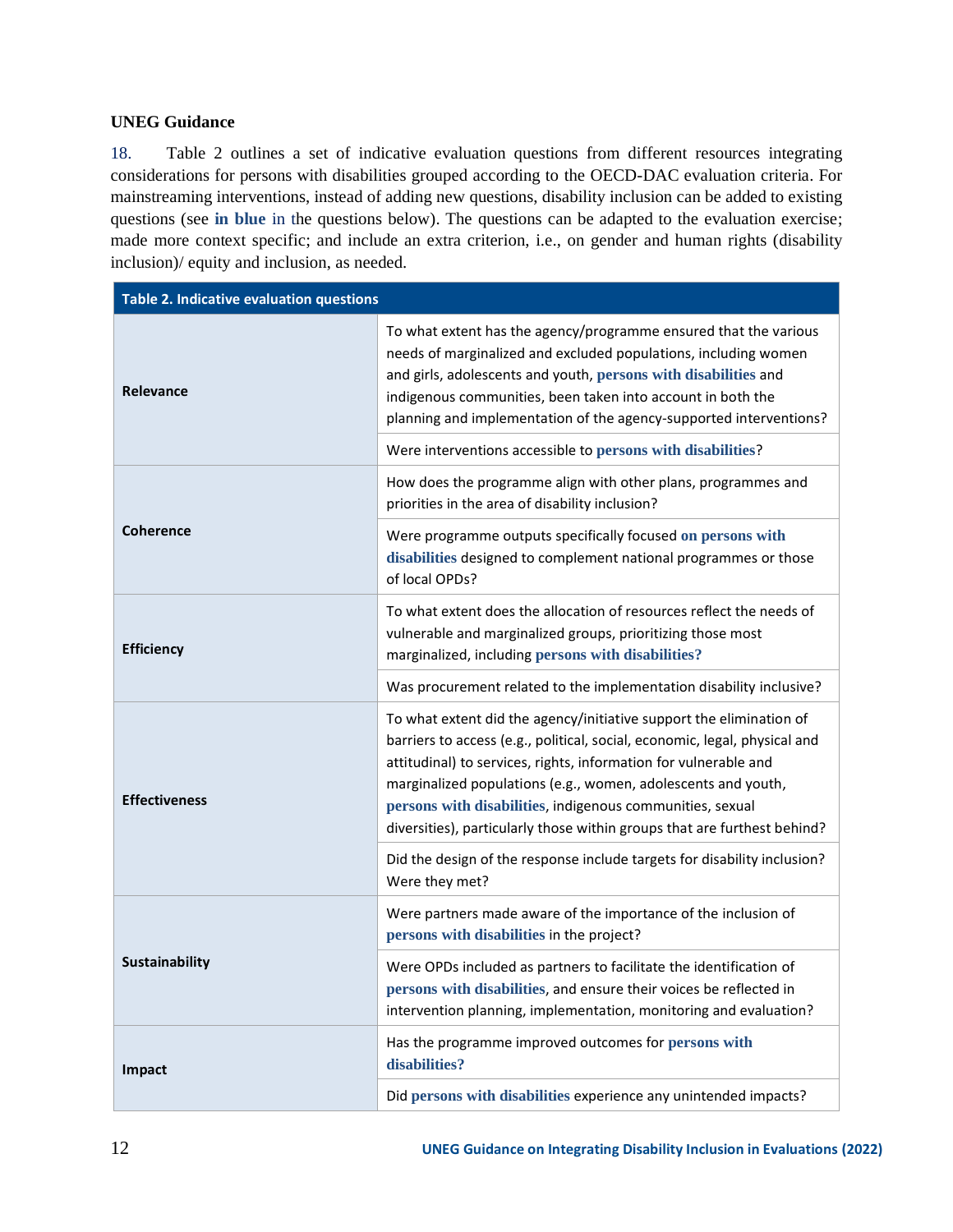#### **Resources and examples of current practices**

- The OECD-DAC now also includes a criterion of "coherence´ with specific reference to integrating disability inclusion"<sup>18</sup>.
- Annex 5 of the Interagency Standing Committee (IASC) Guidelines on Inclusion of Persons with Disabilities in Humanitarian Action provides output level indicators. Annex 6 of the Guidelines sets out evaluation criteria using OECD-DAC criteria definitions, and applies them from a disabilityrelated perspective.
- UNFPA's *Guidance on Disability Inclusion in UNFPA Evaluations* shows how disability inclusion can be added to existing questions under each criterion.
- OHCHR´s model of TOR for evaluations includes a sixth criterion on gender and human rights (disability inclusion) with specific questions (see Box 4).

#### <span id="page-12-0"></span>**Box 4: Specific questions on Gender and Human Rights (disability inclusion) from OHCHR's model of evaluation TOR**

- Did the programme plan results contribute to gender equality and disability inclusion?
- Were the choices made as to results and strategies relevant to the integration of a gender and disability inclusion perspective?
- Were women and persons with disabilities consulted during the planning process?
- Has the programme monitoring data been disaggregated by sex, age and disability?
- Do the benefits of the programme accrue equally to women and persons with disabilities?
- Were results in the areas of gender equality, women's rights and disability inclusion achieved?
- Sightsavers has produced its own evaluation criteria guidance note, following the revision of the OECD/DAC criteria in 2020. Going forward, Sightsavers will include an additional optional criterion of Equity and Inclusion to be used when it was felt that the other criteria alone wouldn't sufficiently address aspects relating to gender equity and disability inclusion: The extent to which the human rights and needs of a diverse range of stakeholders have been addressed, and intersectionality considered. This includes persons with disabilities, women, and people from other marginalised groups.  $\check{\phantom{a}}$
- In 2016, UN Women evaluated a project on women's economic empowerment and safe spaces. Interviewees were asked specific questions on disability inclusion. While the majority believed that persons with disabilities had been involved in the project, a closer analysis confirmed that the project had benefited very few persons with disabilities and most safe spaces were not inclusive of or accessible to persons with disabilities. The

<sup>18</sup> [https://www.oecd-ilibrary.org/sites/543e84ed-en/1/3/4/index.html?itemId=/content/publication/543e84ed](https://www.oecd-ilibrary.org/sites/543e84ed-en/1/3/4/index.html?itemId=/content/publication/543e84ed-en&_csp_=535d2f2a848b7727d35502d7f36e4885&itemIGO=oecd&itemContentType=book%20-%20section-d1e3084)[en&\\_csp\\_=535d2f2a848b7727d35502d7f36e4885&itemIGO=oecd&itemContentType=book -](https://www.oecd-ilibrary.org/sites/543e84ed-en/1/3/4/index.html?itemId=/content/publication/543e84ed-en&_csp_=535d2f2a848b7727d35502d7f36e4885&itemIGO=oecd&itemContentType=book%20-%20section-d1e3084) section-d1e3084 "Evaluators can consider the intervention's compatibility with inclusion and equality norms and standards at a national or institutional level for the implementing institutions and perspectives of local organisations, such as grassroots indigenous peoples' groups and disabled people's organisations. Assessment of coherence can provide useful insights into the value and coherence of activities that aim to reduce exclusion, reach marginalised and vulnerable groups, and transform gender inequalities."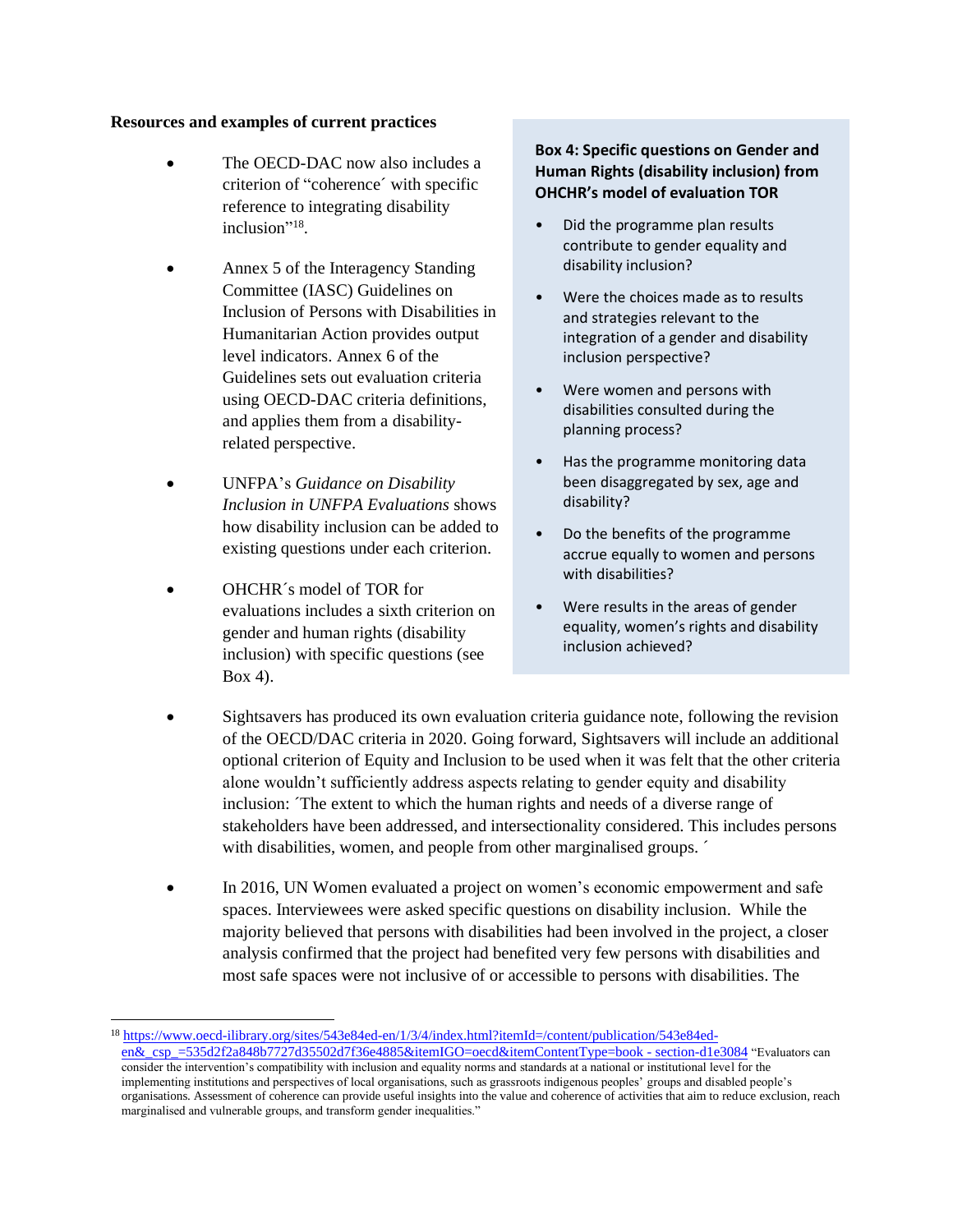findings led to specific recommendations on disability inclusion. UN Women added a criterion on accessibility to future assessments of similar projects.

The Real Time Evaluation of UNICEF's response to Cyclone Idai in 2019<sup>19</sup> included specific questions in the TOR on disability: To what extent was the affected population, including persons living with disability, adequately identified, targeted and reached by UNICEF and partners? To what extent have gender and disability dimensions been integrated in the needs assessments, planning, implementation, monitoring and evaluation, as well as in recovery planning?

## <span id="page-13-0"></span>*3.4. Evaluation stakeholder mapping and data collection methods involve persons with disabilities and their representative organisations*

#### **Explanation from UNDIS Technical Notes**

19. Persons with disabilities and OPDs can enrich an evaluation by providing first-hand information on their situation and experience.

#### **UNEG Guidance**

20. A mixed methods approach to data collection is recommended, ensuring that both the methods chosen (e.g., focus groups, interviews, documentary review, etc.) and the ways in which they are applied are gender-sensitive, disability-inclusive and human rights-responsive.

21. Consulting with persons with disabilities and OPDs is paramount. This section provides key considerations on different aspects of stakeholder mapping and data collection, recommending resources for further guidance and referring to the seven principles of Universal Design *'to consider the breadth of human diversity across the lifespan to create design solutions that work for all users'* <sup>20</sup> (see Box 5). Many persons with disabilities will not be identifiable and may not elect to disclose their disability so it is important to make consultations and events as inclusive as possible. The **social model and human rightsbased approach to disability** requires society (rather than persons with disabilities) take the steps necessary to ensure accessibility and inclusion.

<sup>&</sup>lt;sup>19</sup> [https://www.researchgate.net/publication/340808091\\_Independent\\_Real-](https://www.researchgate.net/publication/340808091_Independent_Real-Time_Evaluation_of_UNICEF%27s_response_to_Cyclone_Idai_in_Mozambique_Malawi_and_Zimbabwe)

[Time\\_Evaluation\\_of\\_UNICEF%27s\\_response\\_to\\_Cyclone\\_Idai\\_in\\_Mozambique\\_Malawi\\_and\\_Zimbabwe](https://www.researchgate.net/publication/340808091_Independent_Real-Time_Evaluation_of_UNICEF%27s_response_to_Cyclone_Idai_in_Mozambique_Malawi_and_Zimbabwe)

 $^{20}$  https://inclusiveevaluation.com/?p=1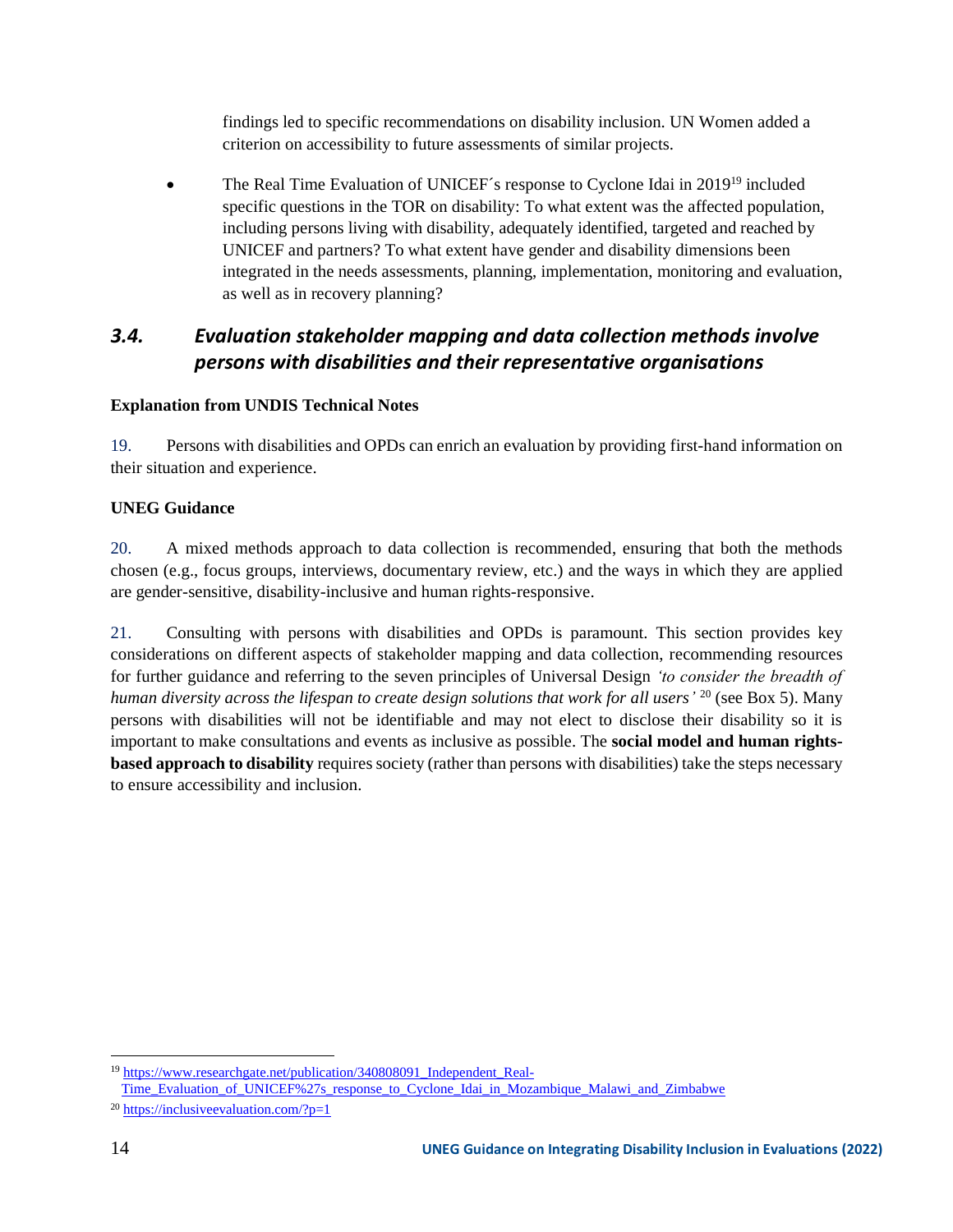#### <span id="page-14-0"></span>**Box 5: The Seven Principles of Universal Design**

- 1. Equitable Use: The design is useful and marketable to persons with diverse abilities.
- 2. Flexibility in Use: The design accommodates a wide range of individual preferences and abilities.

3. Simple and Intuitive: Use of the design is easy to understand, regardless of the user's experience, knowledge, language skills, or current concentration level. Eliminate unnecessary complexity.

4. Perceptible Information: The design communicates necessary information effectively to the user, regardless of ambient conditions or the user's sensory abilities.

5. Tolerance for Error: The design minimizes hazards and the adverse consequences of accidental or unintended actions.

6. Low Physical Effort: The design can be used efficiently and comfortably, and with a minimum of fatigue.

7. Size and Space for Approach and Use: Appropriate size and space is provided for approach, reach, manipulation, and use regardless of user's body size, posture, or mobility.

#### **Key considerations**

- Explore **pre-existing data** sources Consult a range of population based data sources as a starting point to identify incidence and location of persons with disabilities (population based data frequently underestimates the incidence of disability due to poor country identification and reluctance to self identify) including: global reports on disability, such as the World Report on Disability; census based data; data from community health programmes, hospitals, community based rehabilitation and disability services; education data including from the Ministry of Education, mainstream schools, inclusive education resource facilities and special schools; data from government ministries responsible for social affairs, disability inclusion and health issues; data from OPD umbrella organisations and local OPDs<sup>21</sup>.
- Locate **diverse study participants** and provide accessible recruitment materials:
	- o Collaborate with gatekeepers to recruit hard-to-reach participants and communities.
	- o Ensure evaluations seek representative samples of the community. This would mean that among community participants, approximately 15% would have a disability, and therefore 1 to 2 persons with disabilities should be included in different age and gender appropriate group discussions (e.g., a group discussion with women should include at least one woman with disabilities). Where this is not possible it needs to be made transparent in the evaluation report so that the gap can be addressed in future evaluation efforts.

 $21$  Some OPDs serve a specific group of persons with disabilities -for example, the visually impaired – so it is worth meeting with more than one OPD where possible.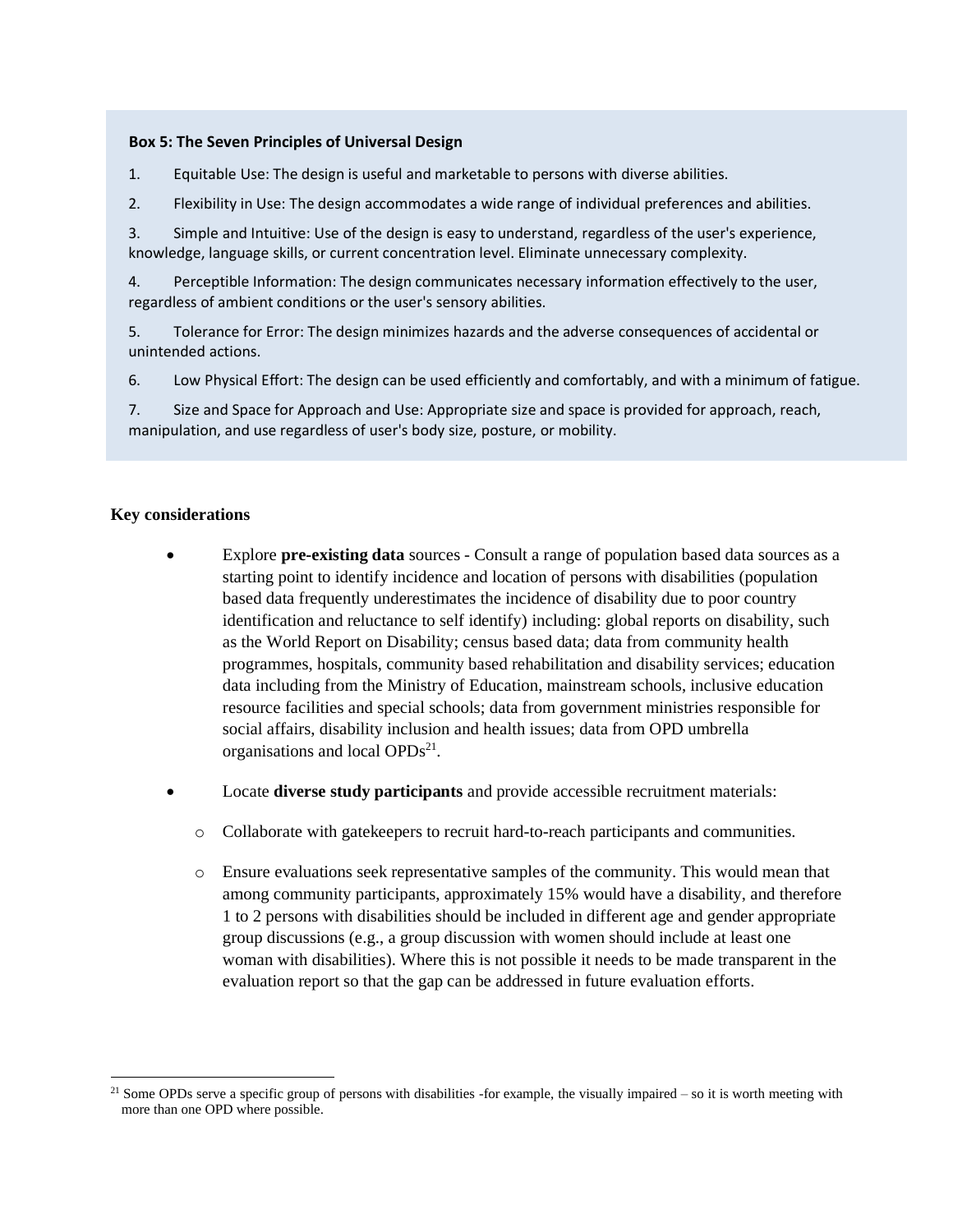- o Seek to understand community practices and cultural norms regarding disability to ensure targeting persons with disabilities does not put participants at risk.
- o Provide consent forms in accessible formats including in braille, easy-to-read information, large print, audio description and sign language interpretation.
- Ensure disability in disaggregated data:
	- $\circ$  The Washington Group Short Set on Functioning<sup>22</sup> includes a set of six questions<sup>23</sup> which can be included in surveys to identify who does and does not have a disability for the purpose of disaggregation.
	- o In cases where disability-disaggregated data may not be available, community perceptions may still be useful. All participants, regardless of their disability status could be asked if: a) they believe persons with disabilities in their communities could access programmes or faced particular barriers to access; b) they think programme/intervention design was relevant to the most vulnerable members of their communities, including persons with disabilities; and c) they think the programme/intervention had a different impact on the most vulnerable members of their communities, including persons with disabilities, etc.
	- o When deciding what personal data to collect make sure to meet human rights standards, particularly in relation to anonymity, confidentiality and Do No Harm.<sup>24</sup>
	- o Don't disclose information on a person's impairment unless the person has agreed to data disclosure and the information is relevant to the evaluation's content and purpose.
- Ensure accessibility and reasonable accommodation:
	- o Consider using various accessible formats (sign language interpretation, braille, large print, easy-to-read, etc.)
	- o Use language that is simple and concise. Avoid pejorative language, euphemisms, jargons and idioms.
	- $\circ$  For physical / in-person meetings, consider whether the meeting location is accessible to all participants. Make a quiet space available as needed.
	- $\circ$  For digital/virtual meetings, evaluate the platform's accessibility options, using its capabilities document or a third-party accessibility auditor.
- Conduct **separate** FGD / data collection exercises that focus on persons with disabilities when analysis has flagged that person with disabilities experience specific risks or accessibility gaps.

<sup>22</sup> https://www.washingtongroup-disability.com

<sup>&</sup>lt;sup>23</sup> [https://www.cdc.gov/nchs/data/washington\\_group/WG\\_Short\\_Measure\\_on\\_Disability.pdf](https://www.cdc.gov/nchs/data/washington_group/WG_Short_Measure_on_Disability.pdf)

<sup>24</sup> <https://www.ohchr.org/Documents/Issues/HRIndicators/GuidanceNoteonApproachtoData.pdf>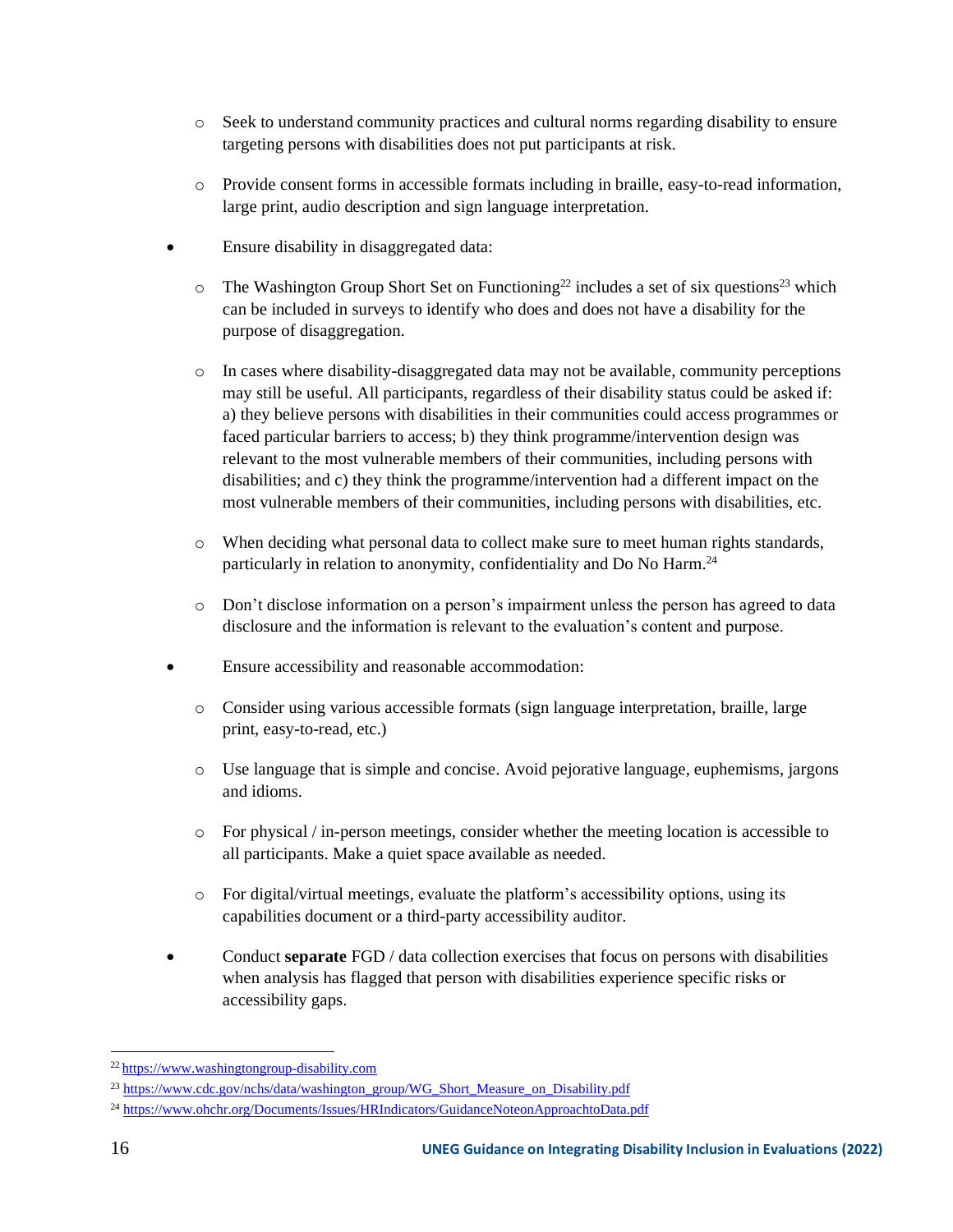22. A checklist for online **surveys** is presented in Box 6

#### <span id="page-16-0"></span>**Box 6: Checklist for online surveys**

- Did you examine the digital accessibility options that the platform you selected offers for surveys?
- Is your survey structure clear and logical?

• Do you have a plain language version? If the survey is available in other languages, do the translations also use plain language?

- Does it take less than 20 minutes to complete? Can respondents complete it at their pace?
- Have you used standard questions for disability disclosure?

• Did you offer alternatives to completing the questionnaire online? For example, can respondents submit Word versions of the questionnaire? Did you hold focus groups or use facilitators?

- Did you hold the survey open for long enough?
- Will you be able to send the results to those who have responded, and in an accessible format?

• Did you ask persons with disabilities for feedback? Did they test a draft of the survey? Did you invite them to suggest the best way to disseminate the survey and reach persons with disabilities?

#### **Resources and examples of current practices**

- Recommendations from the UNDIS Guidelines on Consulting Persons with Disabilities<sup>25</sup> explain why and when to consult with persons with disabilities, and how consultation works in practice and building partnerships.
- OHCHR´s model of ToR for evaluations stipulates that ´it should be appropriate to involve all the key stakeholders, without discriminating against some groups or individuals, and allow for guaranteeing the meaningful participation of all stakeholders, with particular focus on women and persons with disabilities. The methodology section of the inception, draft and final reports should clearly explain how the evaluation was specifically designed to integrate HR & GE issues, including data collection methods, data sources and processes, sampling frame, participatory tools, evaluation questions and validation processes<sup>,26</sup>.
- The UNDIS Disability-Inclusive Communication Guidelines<sup>27</sup> includes practical checklists and tips on developing inclusive content and to creating accessible content, with resources and a glossary.

<sup>25</sup> [https://www.un.org/sites/un2.un.org/files/un\\_disability-inclusive\\_consultation\\_guidelines.pdf](https://www.un.org/sites/un2.un.org/files/un_disability-inclusive_consultation_guidelines.pdf)

<sup>&</sup>lt;sup>26</sup> This is based on the UNEG Guidance Integrating Human Rights and Gender in Evaluations (Chapter 7 of the guidance has contents related to data collection methods to ensure participation of vulnerable groups).

<sup>&</sup>lt;sup>27</sup> [https://www.un.org/sites/un2.un.org/files/un\\_disability-inclusive\\_communication\\_guidelines.pdf](https://www.un.org/sites/un2.un.org/files/un_disability-inclusive_communication_guidelines.pdf)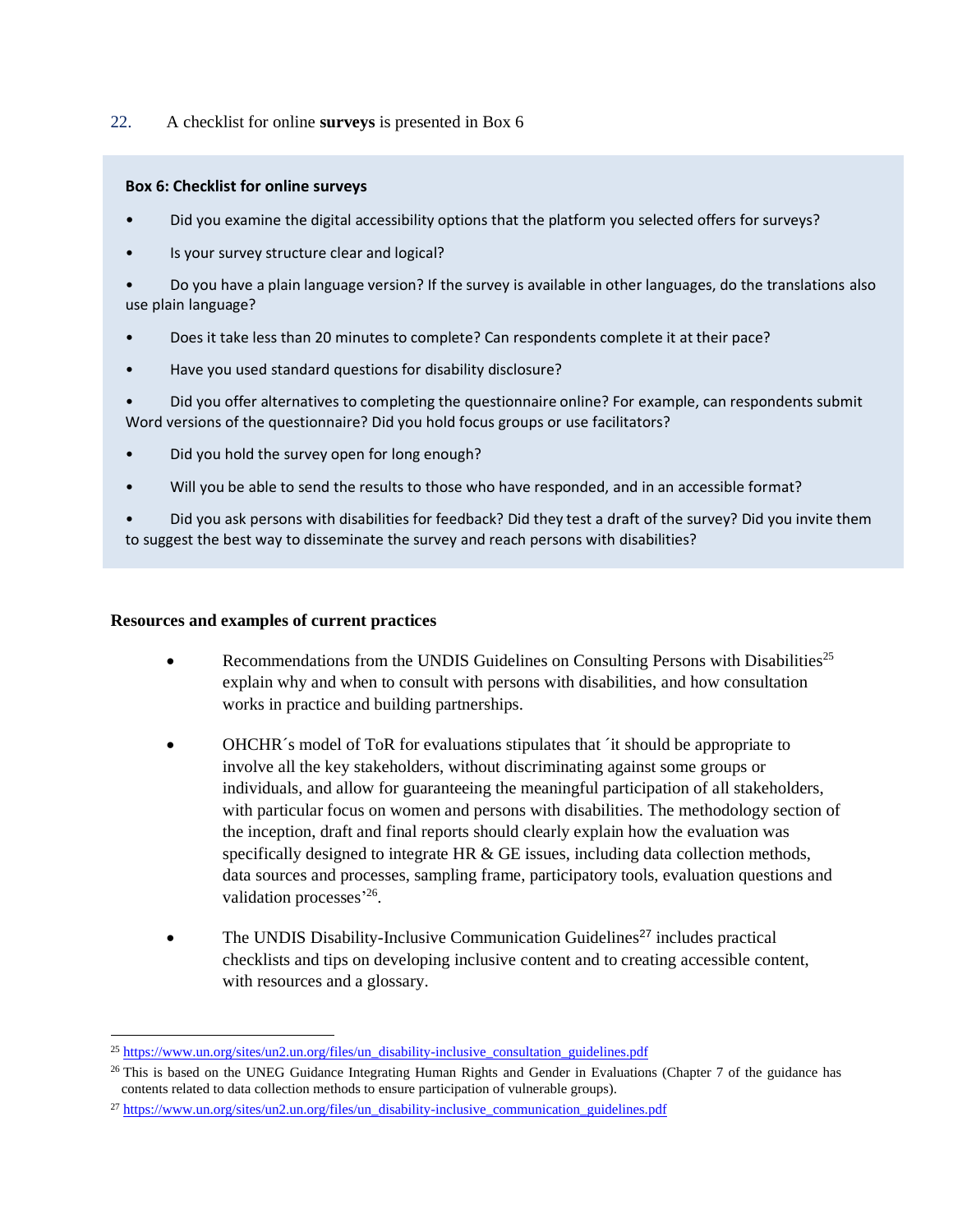- The Christian Blind Mission's (CBM) publication "Inclusion Made Easy: A quick programme guide to disability in development"<sup>28</sup> provides more detailed guidance on the above points for locating persons with disabilities.
- CBM's Digital Accessibility Toolkit<sup>29</sup> provides more detailed guidance on the above points on digital accessibility.
- $CBM's$  Disability and Gender Analysis Toolkit<sup>30</sup> provides more detailed guidance on the above points for gathering information for staff surveys (see Step 2 in the toolkit) within the wider guidance on doing a disability and gender analysis and provides useful templates.
- The IASC Guidance<sup>31</sup> has a whole chapter on Data and information management (Chapter 4). Annex 2 provides other tools for disaggregating data. Annexes 3 and 4 contain potential sources of secondary data as well as considerations when accessing secondary data (i.e., how is the concept of disability understood, is stigma a factor, are data up to date etc.).
- UN Disability-inclusive Language Guidelines<sup>32</sup>

# <span id="page-17-0"></span>*3.5. Evaluation findings and analysis provide data and evidence on disability inclusion*

#### **Explanation from UNDIS Technical Notes**

23. Evaluations should collect information and evidence on inclusion of persons with disabilities; disaggregate data by sex, age and disability, as well as other identity markers where relevant; and identify the impact of programmes on persons with disabilities.

#### **UNEG Guidance**

24. UNEG guidance for the preparation of evaluation reports already proposes to include a specific section on gender equality in an evaluation report, that can also used for disability inclusion. The evaluation findings, conclusions and recommendations should describe the analysis and interpretation of data on HR & GE, specific findings on HR & GE-related criteria and questions, strengths and weaknesses of the intervention regarding HR & GE, and specific recommendations addressing HR & GE issues<sup>33</sup>.

<sup>&</sup>lt;sup>28</sup> [https://www.cbm.org/fileadmin/user\\_upload/Publications/cbm\\_inclusion\\_made\\_easy\\_a\\_quick\\_guide\\_to\\_disability\\_in\\_develop](https://www.cbm.org/fileadmin/user_upload/Publications/cbm_inclusion_made_easy_a_quick_guide_to_disability_in_development.pdf) [ment.pdf](https://www.cbm.org/fileadmin/user_upload/Publications/cbm_inclusion_made_easy_a_quick_guide_to_disability_in_development.pdf) (pp 30-34)

<sup>29</sup> [https://www.cbm.org/fileadmin/user\\_upload/Publications/CBM-Digital-Accessibility-Toolkit.pdf](https://www.cbm.org/fileadmin/user_upload/Publications/CBM-Digital-Accessibility-Toolkit.pdf)

<sup>&</sup>lt;sup>30</sup> [https://www.cbm.org/fileadmin/user\\_upload/CBM\\_disability\\_and\\_gender\\_analysis\\_toolkit\\_accessible.pdf](https://www.cbm.org/fileadmin/user_upload/CBM_disability_and_gender_analysis_toolkit_accessible.pdf)

<sup>31</sup> [https://interagencystandingcommittee.org/system/files/2020-](https://interagencystandingcommittee.org/system/files/2020-11/IASC%20Guidelines%20on%20the%20Inclusion%20of%20Persons%20with%20Disabilities%20in%20Humanitarian%20Action%2C%202019_0.pdf) [11/IASC%20Guidelines%20on%20the%20Inclusion%20of%20Persons%20with%20Disabilities%20in%20Humanitarian%20A](https://interagencystandingcommittee.org/system/files/2020-11/IASC%20Guidelines%20on%20the%20Inclusion%20of%20Persons%20with%20Disabilities%20in%20Humanitarian%20Action%2C%202019_0.pdf) [ction%2C%202019\\_0.pdf](https://interagencystandingcommittee.org/system/files/2020-11/IASC%20Guidelines%20on%20the%20Inclusion%20of%20Persons%20with%20Disabilities%20in%20Humanitarian%20Action%2C%202019_0.pdf)

<sup>&</sup>lt;sup>32</sup> [https://iseek.un.org/system/files/disability\\_inclusive\\_language\\_guidelines\\_final\\_for\\_release.pdf](https://iseek.un.org/system/files/disability_inclusive_language_guidelines_final_for_release.pdf)

<sup>33</sup> <http://www.unevaluation.org/document/detail/1616>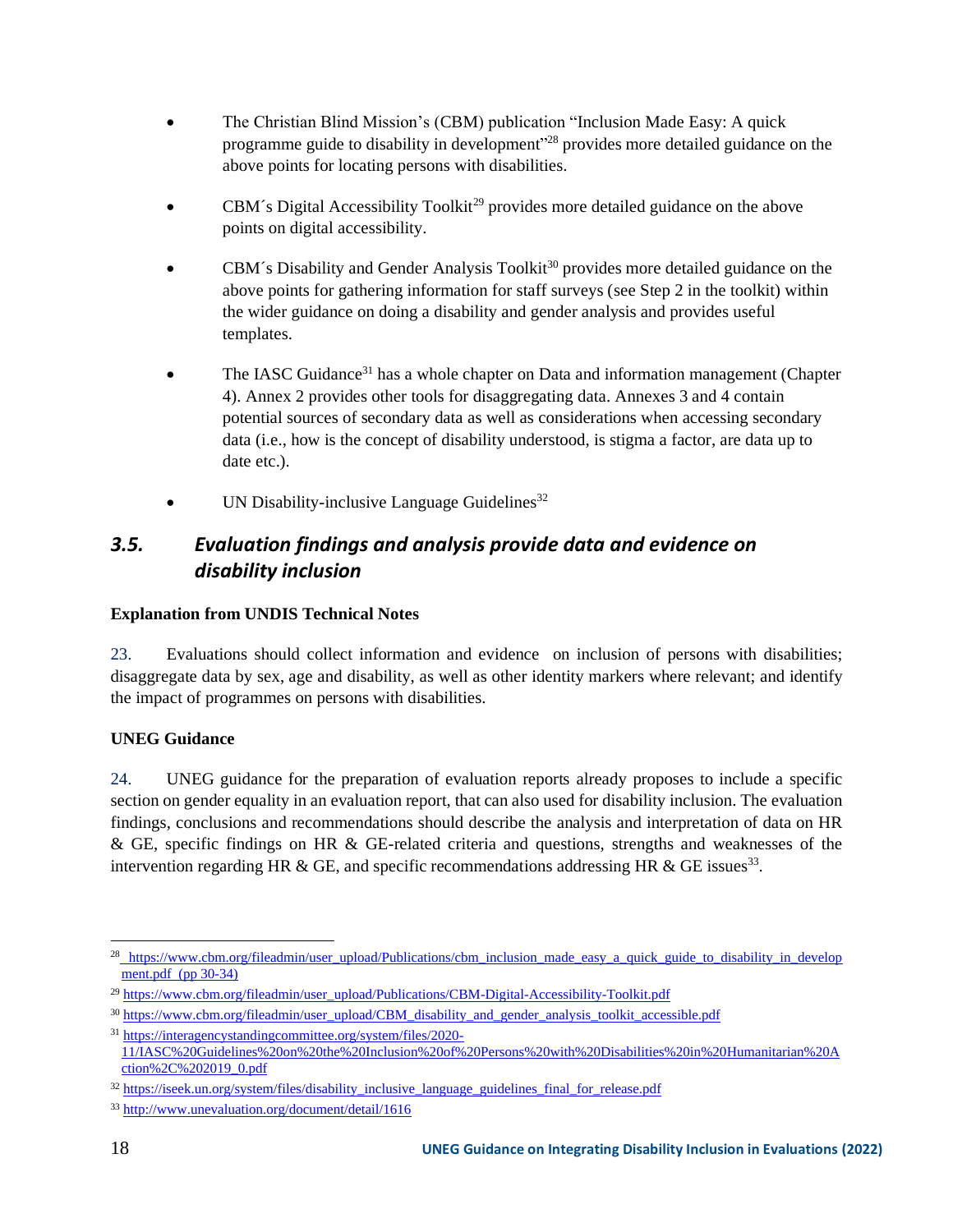#### **Key considerations**

- The **evaluation report** could include a specific section to examine the extent to which disability inclusion, as well as gender and human rights, have been incorporated into the design and processes of the programme (e.g., differential effects on different groups including persons with disabilities and assessing unintended results) and how the programme's achievements have contributed to the goal of leaving no one behind. Nevertheless, it is strongly recommended to discuss these issues in each section of the report, and then a specific section may not be necessary.
- While not all UN departments and agencies implement programmatic activities, and therefore do not report on integrating disability inclusion in their programmes, evaluations must still consider integration of respect for gender equality and disability inclusion in their evaluation procedures and practices<sup>34</sup>. In addition to specifically examining how persons with disabilities have been included, other ways to ensure disability inclusion are to ensure that facilities, infrastructure, goods and services have considered accessibility.

#### **Resources and examples of current practices**

• The UN Development Coordination Office (DCO) promotes the use of the UNEG Norms and Standards at the country level to ensure that the Cooperation Frameworks and UN Sustainable Development Cooperation Framework (UNSDCF) evaluations apply the UNEG standards, which require evaluation data be disaggregated by disability and other social criteria. For example, there are numerous references to disability in the UNEG/ DCO Guidelines for the Evaluation of the UNSDCF<sup>35</sup>.

# <span id="page-18-0"></span>*3.6. Conclusions and/ or recommendations of evaluation reflect their findings on disability inclusion*

#### **Explanation from UNDIS Technical Notes**

25. The conclusions and/or recommendations of evaluations should reflect fully the data and evidence they have collected on disability inclusion. The management response should address all recommendations, including those on disability inclusion.

#### **UNEG Guidance**

26. Whether disability inclusion should be included in the conclusions and/or recommendations should logically stem from the analysis in the findings section.

 $34$  <https://undocs.org/ST/AI/2021/3>. The administrative instructions on evaluation (ST/AI/2021/3) for UN Secretariat entities, now require all entities to "ensure the integration of respect for gender equality and disability inclusion in evaluation procedures and practices.

<sup>35</sup> <http://www.unevaluation.org/document/download/3737>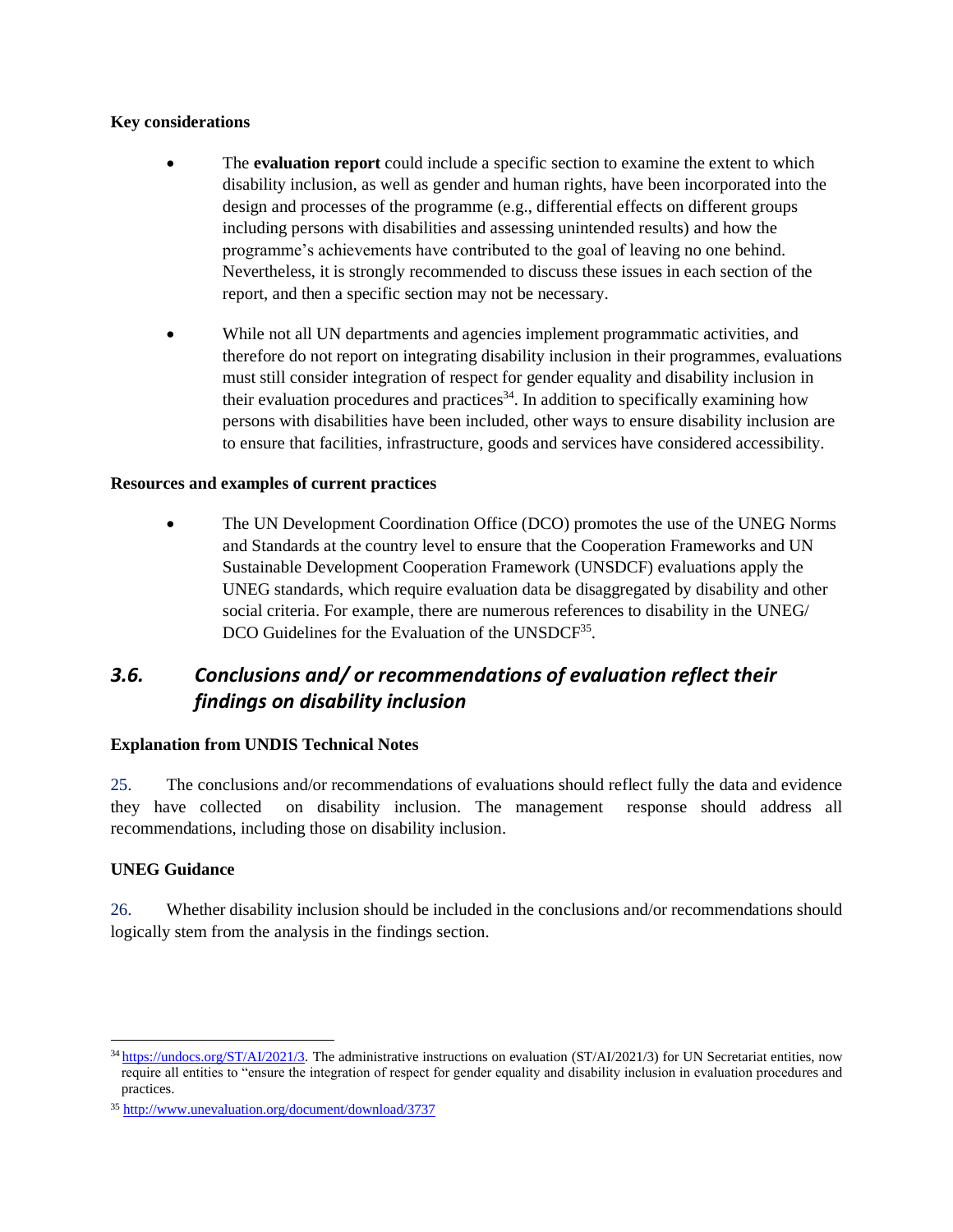#### **Key considerations**

- **Conclusions** should go beyond the findings and provide a thorough understanding of the underlying issues of the programme, policy or strategy being evaluated and reflect as appropriate cross-cutting issues such as equality, vulnerability, disability inclusion, and HR & GE.
- **Recommendations** should be balanced and impartial and address, as relevant, key cross cutting issues such as equity and vulnerability, disability inclusion, HR & GE.
- The **management response** should address all recommendations, including those on disability inclusion.
- If data and evidence on disability inclusion/ persons with disabilities were not available, it should be specifically highlighted so that corrective measures can be taken in the future.
- A**ccessibility to the evaluation report,** including conclusions, recommendations and the management response, should also be considered.

#### **Resources and examples of current practices**

- In 2013, UNICEF conducted a global Evaluation of UNICEF Programmes to Protect Children in Emergencies<sup>36</sup>. Among other matters, the evaluation examined how far UNICEF programmes included children with disabilities and recommended specific actions to strengthen their inclusion. UNICEF's management response subsequently outlined measures that it would take to implement the report's recommendations.
- The evaluation of Norway's approach to promote the rights of persons with disabilities<sup>37</sup> played a role how the country enhanced its priority to disability (with new funding allocated and demonstrated leadership e.g., co-hosting the Global Disability Summit).

27. An entity will **exceed the requirements** if, in addition to addressing the criteria above, it completes at least once every five years an analysis/synthesis of the aggregated findings, conclusions and recommendations from a series of evaluations to examine to what extent they have addressed disability inclusion. This will enable the entity to assess the extent to which it has achieved disability inclusion and take any remedial action that is required.

#### **Key considerations**

**Material collection**: Gather all relevant findings from all types of evaluation reports, including project evaluations, thematic evaluations and global/regional/country evaluations. Entities may also consider, as deemed relevant, internal audits, evaluations

<sup>36</sup> [https://www.alnap.org/system/files/content/resource/files/main/evaluation-of-unicef-programmes-to-protect-children-in](https://www.alnap.org/system/files/content/resource/files/main/evaluation-of-unicef-programmes-to-protect-children-in-emergencies-synthesis-report.pdf)[emergencies-synthesis-report.pdf](https://www.alnap.org/system/files/content/resource/files/main/evaluation-of-unicef-programmes-to-protect-children-in-emergencies-synthesis-report.pdf)

<sup>37</sup> [https://www.norad.no/globalassets/import-2162015-80434-am/www.norad.no-ny/filarkiv/vedlegg-til](https://www.norad.no/globalassets/import-2162015-80434-am/www.norad.no-ny/filarkiv/vedlegg-til-publikasjoner/mainstreaming-disability-in-the-new-development-paradigm-evaluation-of-norwegian-support-to-promote-the-rights-of-persons-with-disabilities.pdf)[publikasjoner/mainstreaming-disability-in-the-new-development-paradigm-evaluation-of-norwegian-support-to-promote-the](https://www.norad.no/globalassets/import-2162015-80434-am/www.norad.no-ny/filarkiv/vedlegg-til-publikasjoner/mainstreaming-disability-in-the-new-development-paradigm-evaluation-of-norwegian-support-to-promote-the-rights-of-persons-with-disabilities.pdf)[rights-of-persons-with-disabilities.pdf](https://www.norad.no/globalassets/import-2162015-80434-am/www.norad.no-ny/filarkiv/vedlegg-til-publikasjoner/mainstreaming-disability-in-the-new-development-paradigm-evaluation-of-norwegian-support-to-promote-the-rights-of-persons-with-disabilities.pdf)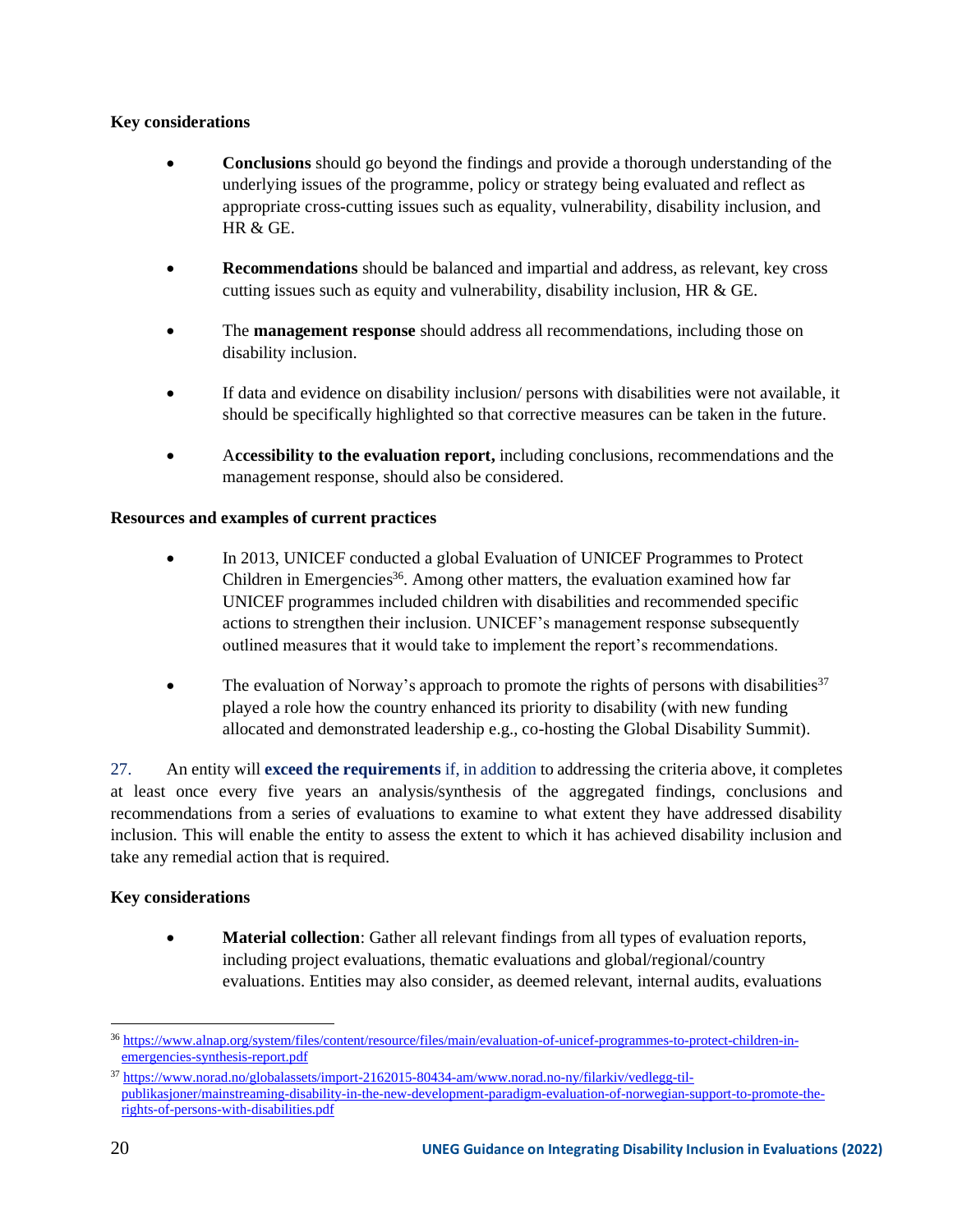and reviews. Many UN agencies post their evaluation and audit reports on their evaluation portal. Where relevant, include results of external evaluations and audits provided by the UN system oversight from the website of the Office of Internal Oversight Services of the UN<sup>38</sup>, the Joint Inspection Unit<sup>39</sup> and the Board of Auditors<sup>40</sup>.

- Analysis and database building: Build the structure of the meta-analysis database in a spreadsheet format. Prepare a table by thematic or geographical scope and extract all the conclusions, recommendations, lessons learned and good practices from the evaluations conducted during the period. Under the Disability Inclusion criteria, identify the most recurrent and/or relevant information, which can then be analyzed and synthesized in a report.
- Build a database focusing on what questions were asked by the selected evaluations: in which "sectors" or themes, in which contexts, in what kind of programme; it would look at methods, key informants/participants, stage (mid-term/formative, final), and evaluation level (corporate, regional, country office). Use this evidence base to spot examples of good practices and other examples of missed opportunities.

#### **Resources and examples of current practices**

- In 2016, UNDP conducted an organization-wide evaluation of disability inclusion in its programmes<sup>41</sup>. Undertaken by UNDP's Independent Evaluation Office, it assessed UNDP's contribution to disability-inclusive development between 2008 to 2016, a period that aligned with UNDP's strategic plans and began when the CRPD came into force.
- ILO's 2021 ex post meta-analysis of development cooperation evaluations 2020-2021, entitled "Decent work results and effectiveness of ILO operations", coded project evaluations to determine extent of disability inclusion perspective using criteria for "unsuccessful, partly successful, successful and highly successful"<sup>42</sup>.

# <span id="page-20-0"></span>**4. UNDIS Annual Reporting Process**

28. To assess performance, each entity will review/assess the quality of the integration of disability inclusion in evaluation reports produced during the year in question. This guidance suggests a binary method where each of the six elements of the indicator be marked with a "yes" or a "no". At least four of the six elements should be met to meet the overall requirement (see Table 3).

<sup>38</sup> <https://oios.un.org/node/26355>

<sup>39</sup> <https://www.unjiu.org/content/reports-notes>

<sup>40</sup> <https://www.un.org/en/auditors/board/auditors-reports.shtml>

<sup>41</sup> <http://web.undp.org/evaluation/evaluations/thematic/disability.shtml>

<sup>&</sup>lt;sup>42</sup> [https://www.ilo.org/wcmsp5/groups/public/---ed\\_mas/---eval/documents/publication/wcms\\_822238.pdf.](https://www.ilo.org/wcmsp5/groups/public/---ed_mas/---eval/documents/publication/wcms_822238.pdf) See Section 2.6.2 on disability inclusion.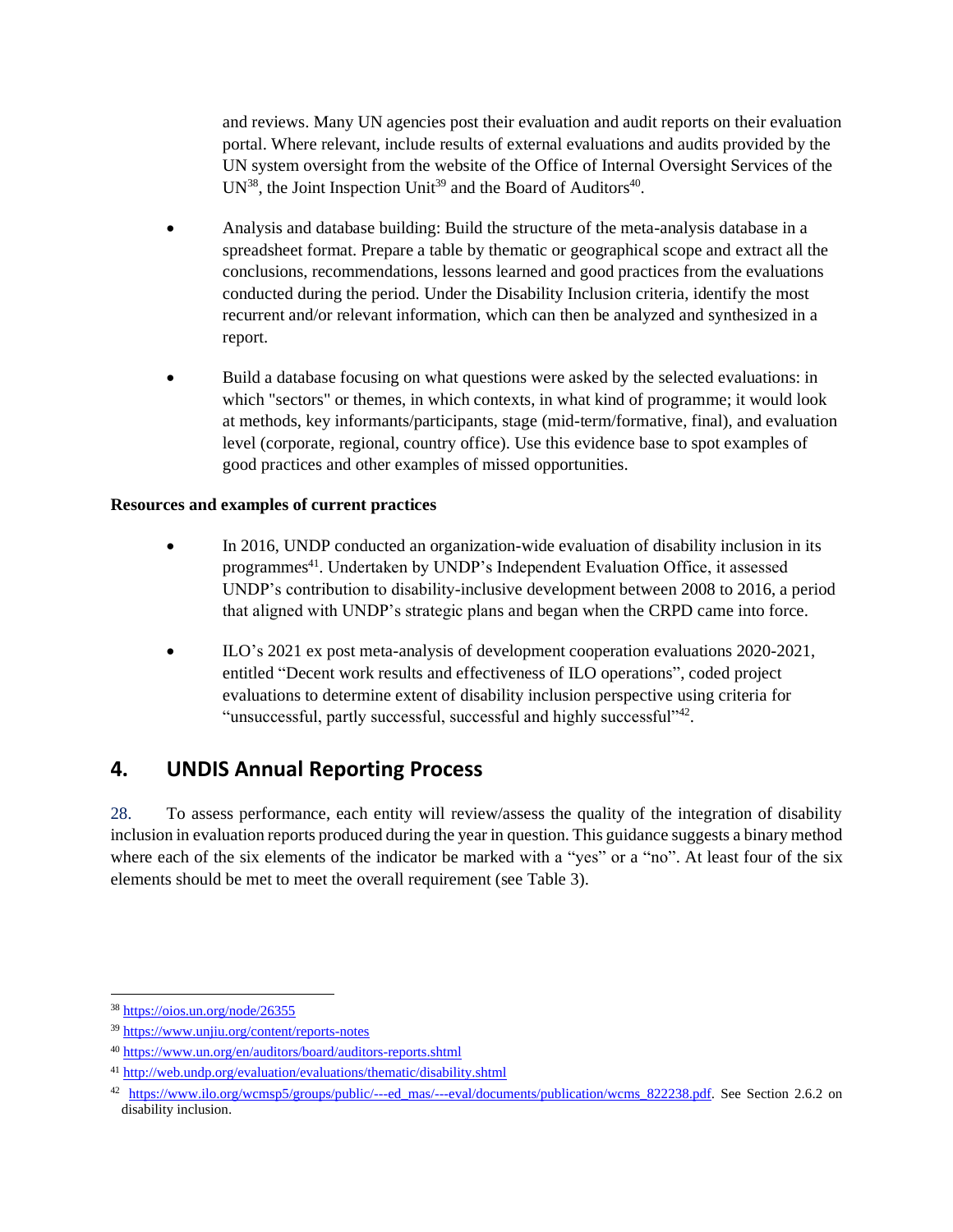<span id="page-21-0"></span>

| Table 3. Scoring the quality of integration of disability inclusion in evaluation reports                                              |     |           |  |
|----------------------------------------------------------------------------------------------------------------------------------------|-----|-----------|--|
|                                                                                                                                        | Yes | <b>No</b> |  |
| The TOR of evaluations pay adequate attention to disability inclusion                                                                  |     |           |  |
| Evaluation teams have knowledge and/or experience of disability inclusion, where<br>relevant                                           |     |           |  |
| Evaluation questions cover different aspects of disability inclusion                                                                   |     |           |  |
| Evaluation stakeholder mapping and data collection methods involve persons with<br>disabilities and their representative organizations |     |           |  |
| Evaluation findings and analysis provide data and evidence on disability inclusion                                                     |     |           |  |
| The conclusions and/or recommendations of evaluations reflect their findings on<br>disability inclusion                                |     |           |  |

29. Evaluations conducted or managed by both central evaluation offices and decentralized evaluation functions can be included in the assessment. The general recommendation is to include all centralized/corporate evaluation reports. Entities with a decentralized evaluation function can either include the total universe of decentralized evaluations or a relevant sample of evaluations, accurately reflecting the different types of evaluations. Entities with an established quality assessment and meta-evaluation system are encouraged to include the total universe of evaluations for the year under review.

30. To minimize sample bias, entities selecting a sample of evaluations for meta-evaluation should aim to select a representative sample. Selection criteria should include:

- Evaluation managed/conducted by both central evaluation offices and decentralized evaluation functions;
- Balance in terms of mid-term versus final evaluations:
- A mix of evaluation types: project, programme, policy, outcome, impact, evaluation of normative work, strategic, etc.;
- A balanced mix of topics, themes and sectors;
- Widespread geographical coverage; and
- Interventions where disability inclusion is the primary focus of the interventions.